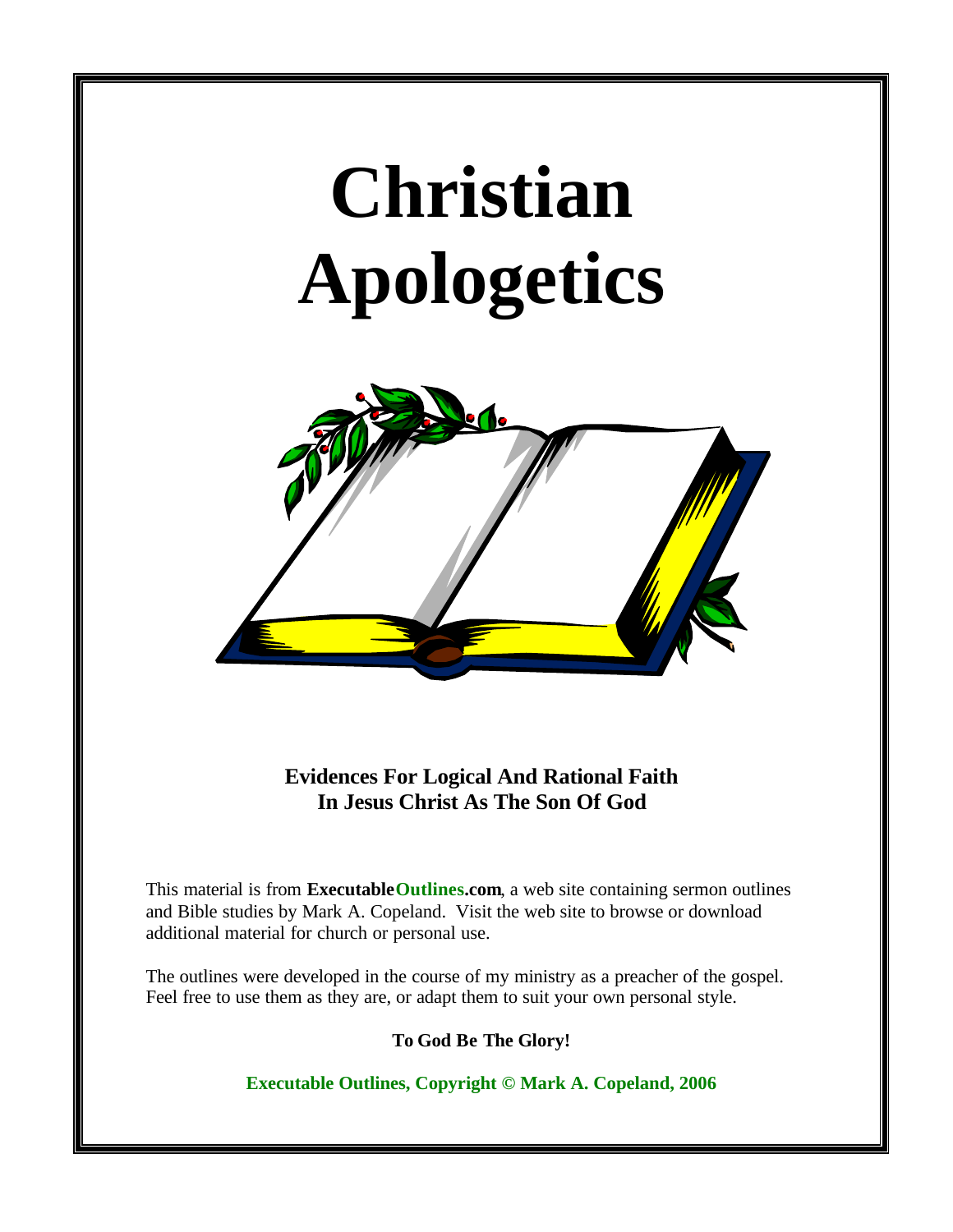# **Christian Apologetics Table Of Contents**

| <b>Introduction To Christian Apologetics</b>             | 3  |
|----------------------------------------------------------|----|
| <b>The Historical Jesus</b>                              | 7  |
| <b>Our Dependence Upon The New Testament</b>             | 10 |
| <b>Evidence For Early Existence Of The New Testament</b> | 12 |
| <b>Archaeological Support For The New Testament</b>      | 15 |
| <b>Manuscript Attestation For The New Testament</b>      | 18 |
| The New Testament: Truth Or Lie?                         | 21 |
| <b>For Your Further Study</b>                            | 24 |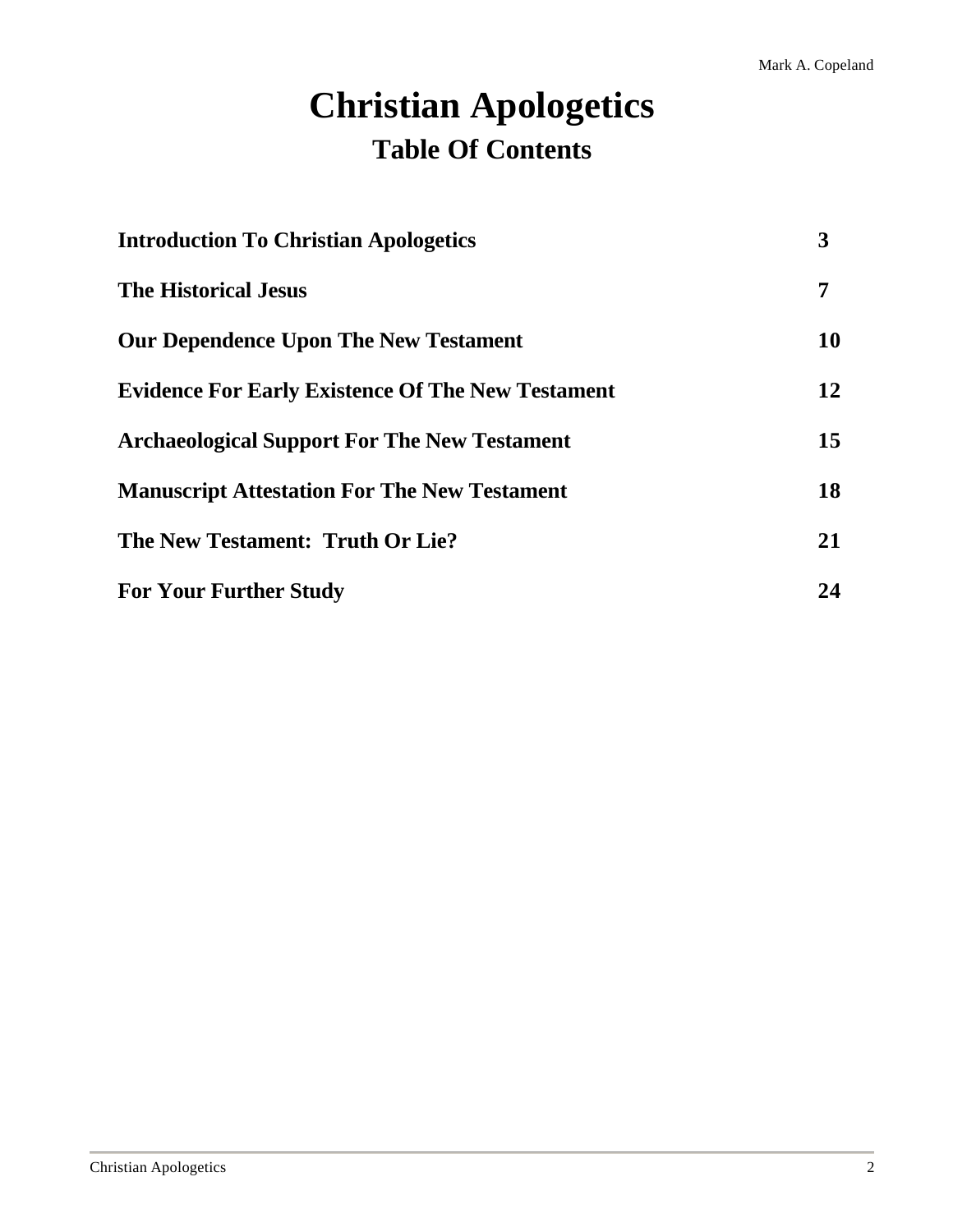# **Christian Apologetics Introduction To Christian Apologetics**

#### **INTRODUCTION**

- 1. In **1 Pe 3:15**, all Christians are commanded to be ready to make a 'defense' for the reason of their hope in Christ...
	- a. The word 'defense' is from **apologia**, which means "a speech in defense of what one has done, or of truth which one believes"
	- b. The formal use of this word is used by Paul in **Ac 22:1; 1 Co 9:3**
- 2. Peter, however, uses the word in the context of an informal inquiry by a friend or neighbor...
	- a. E.g., someone asking "Why are you a Christian?"
	- b. To such Peter says that we should be ready to give reasons why we believe
- 3. In this series, we shall examine some of the evidence that exists for placing one's faith in Jesus as the Christ, the Son of the Living God
- 4. In doing so, I hope to accomplish two objectives:
	- a. To **strengthen our faith** in Jesus Christ
	- b. To **help prepare ourselves** to be able to do the very thing enjoined by Peter in **1 Pe 3:15**

[In this lesson, I wish to establish some **basics** for Christian apologetics that are important for all to realize...]

#### **I. THE CHRISTIAN FAITH IS AN INTELLIGENT, RATIONAL FAITH**

#### **A. IT APPEALS TO THE 'MIND' AS WELL AS TO THE 'HEART'...**

- 1. God expects us to use our minds **Mt 22:36-38; Jn 8:32**
	- a. I.e., we do not have to commit "intellectual suicide" in order to have faith!
	- b. This is important, for as one person said, "My heart cannot rejoice in what my mind rejects!"
		- 1) A "weak faith" may be the result of the heart trying to believe in some thing the mind cannot accept
		- 2) But the "strong faith" God requires involves both the mind and the heart
- 2. So it is important that we present reasons why we believe in an **intelligent** and **rational** manner
	- a. "We cannot pander to a man's intellectual arrogance, but we must cater to his intellectual integrity." - **Paul Little**

#### **B. DOES THIS MEAN WE CAN OFFER 100% PROOF...?**

- 1. No, but there is virtually nothing of which we can be 100% sure (e.g., who our parents are)
- 2. Yet, we often make 100% commitments with less than 100% proof; e.g., flying on an airplane...
	- a. We cannot be 100% certain that we will have a safe journey
	- b. But the statistical evidence is strong enough to convince us that we will
	- c. So though we may not have 100% certainty of arriving safely, when we step on the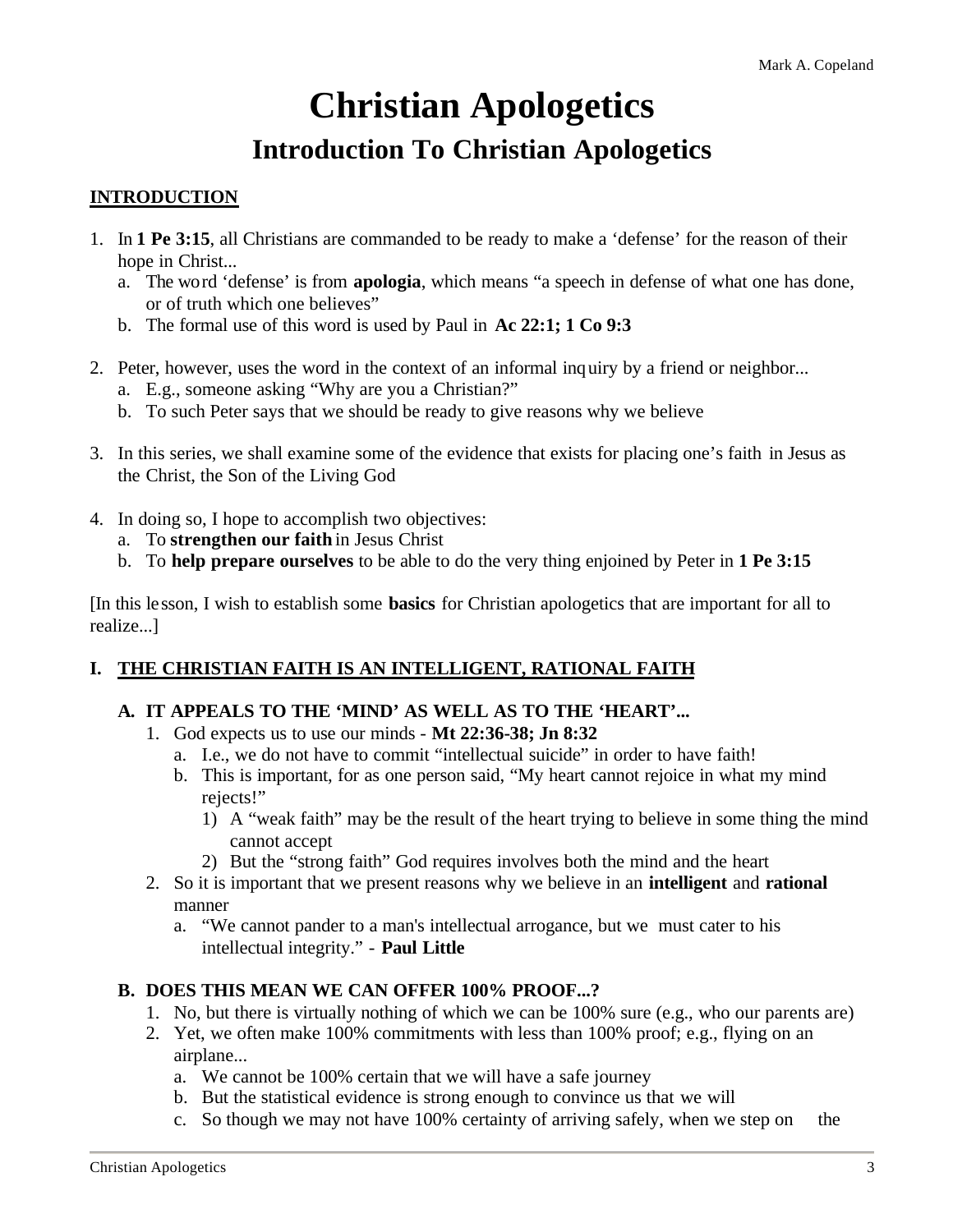plane we make a 100% commitment!

- 3. So the question becomes: **"Is there enough evidence or proof to warrant making a 100% commitment to Christ?**"
	- a. I believe that there is
	- b. Certainly enough evidence to commit myself 100% **for Him**, rather than be 100% **against Him**!
		- 1) There is no other alternative **Mt 12:30**
		- 2) Jesus is like an airplane; either we get on board totally, or we get left behind!

[So the Christian faith is to be **an intelligent, rational faith**. As an example, consider the next **basic**...]

#### **II. THE CHRISTIAN FAITH IS A HISTORICAL, FACTUAL FAITH**

#### **A. CHRISTIANITY APPEALS TO HISTORY, AND THE FACTS OF HISTORY...**

- 1. "The facts backing the Christian claim are not a special kind of 'religious' fact. They are the cognitive, informational facts upon which all historical, legal, and ordinary decisions are based." - **Charles Pinnock**
- 2. It will be my purpose in future lessons...
	- a. To present these **historical facts**
	- b. Then demonstrate that the **Christian interpretation** is more logical than any other

#### **B. BUT TO BRIEFLY ILLUSTRATE THAT CHRISTIANITY IS BASED UPON HISTORICAL FACTS...**

- 1. Consider **Lk 2:1-5; 3:1-2**
- 2. Notice the appeal to time, places, people and events that actually existed in history

#### **C. THE CHRISTIAN FAITH, THEREFORE, IS A HISTORICAL FAITH THAT APPEALS TO CERTAIN FACTS OF HISTORICAL OCCURRENCE...**

- 1. Not a philosophical faith appealing to philosophies of men
- 2. Not a faith based upon myths and legends

[As we consider the evidences for the Christian faith, it is also important to bear in mind that...]

#### **III.THE CHRISTIAN FAITH IS AN OBJECTIVE FAITH**

#### **A. IT IS A FAITH IN AN 'OBJECT': JESUS OF NAZARETH...**

- 1. Faith in **who** He was: The Christ, the Son of God
- 2. Faith in **what** He did: He rose from the dead on the third day

#### **B. IT DOES MAKE A DIFFERENCE 'WHAT' WE BELIEVE...**

- 1. The old cliché "It doesn't matter what you believe, as long as you believe in something" is inconsistent with the Christian faith
- 2. Consider **Jn 8:24; Ro 10:9**
	- a. Note that it is not **faith in of itself** that is important
	- b. But **in Whom** (the object) our faith is based!

[And then consider that...]

#### **IV. THE CHRISTIAN FAITH IS BASED ON PRINCIPLES OF TRUTH**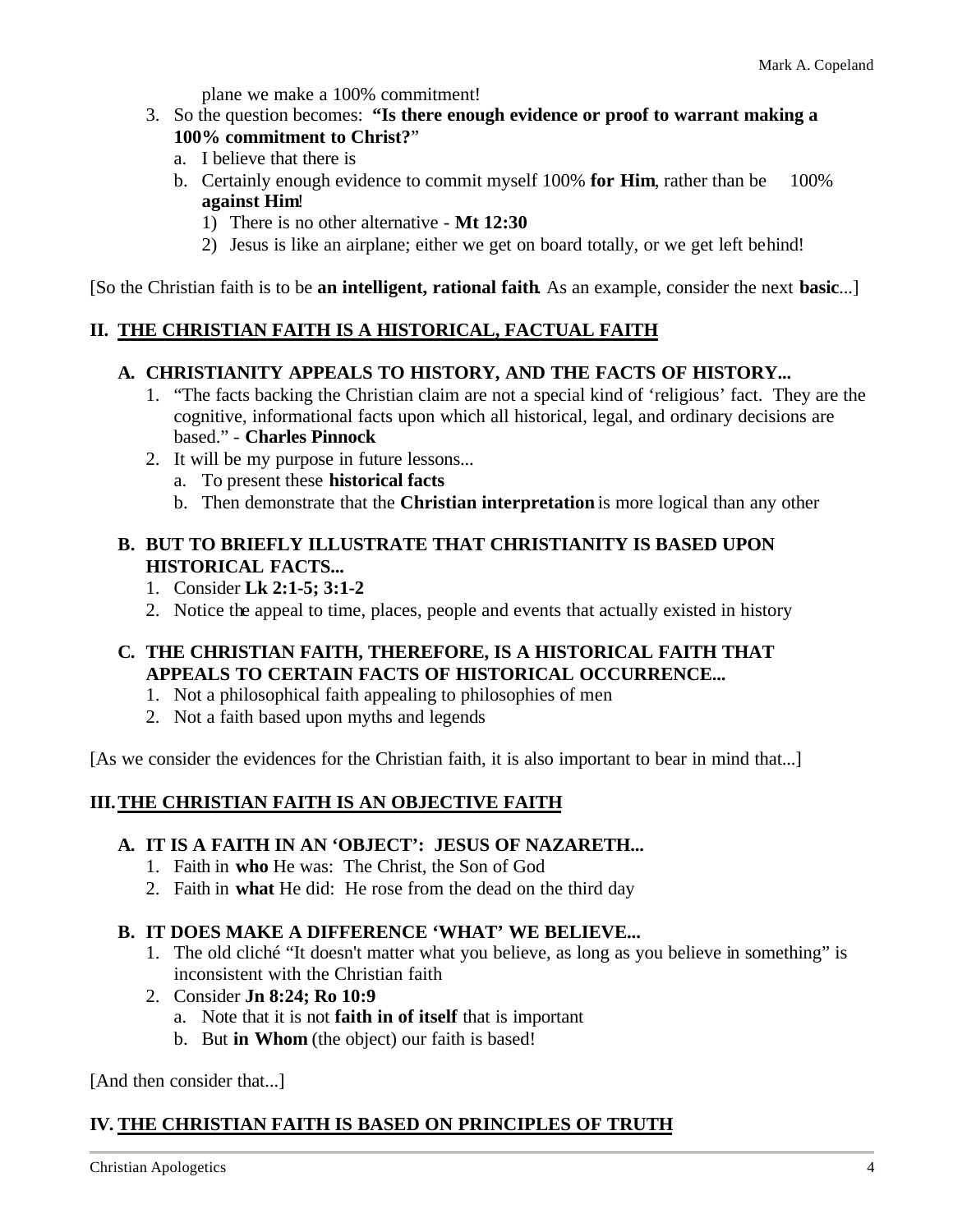#### **A. TRUTH IS ALWAYS OPEN TO EXAMINATION...**

- 1. So is the Christian faith
	- a. Cf. **Ac 2:22** Peter appealed to the crowd to examine what they themselves knew
	- b. Cf. **Ac 26:24-26** Paul invited Agrippa to examine the evidence
- 2. Unlike some religions (esp. Jehovah's Witnesses and the Mormons), the **Christian faith** is open to honest examination

#### **B. TRUTH IS ALWAYS OPEN TO NON-TRUTH (FALSIFICATION)...**

- 1. That is, it is open to be proven wrong
- 2. To illustrate, if you don't believe Jesus was raised from the dead...
	- a. Use the evidence that is available, and...
	- b. Attempt to prove by it that He wasn't!
	- c. Do this and then we shall see which interpretation of the facts is more logical (intelligent and rational)

[Before I close this lesson, I wish to address one last question: **"If the Christian faith is such an intelligent, rational, historical and factual faith, then why do many people reject it?"**]

#### **V. WHY PEOPLE REJECT CHRIST**

#### **A. AS IN THE DAYS OF CHRIST, IT IS USUALLY DUE TO ONE OF THREE REASONS...**

- 1. **Ignorance Jn 7:40-43**
	- a. Some rejected Jesus as the Christ because they were ignorant of the historical facts concerning His birth
	- b. So many do today for a similar reason: **lack of accurate information**!
- 2. **Pride Jn 12:42-43**
	- a. Pride in wanting to be approved by men kept them from confessing Jesus as the Christ
- b. Today, many do not want the **ridicule** or **rejection** one might face for following Christ
- 3. **Moral Problems Jn 3:19-20**
	- a. Some people reject the evidence because it means having to change their **lifestyle**
	- b. Today, many people in efforts to justify their immorality...
		- 1) Accept only that evidence which supports theories which allows them to continue their lifestyle
		- 2) Reject any evidence which may support a doctrine which would condemn their behavior and require a change

#### **B. WHAT IT OFTEN BOILS DOWN TO IS THIS...**

- 1. The rejection of Christ
	- a. It is not so much a problem of the 'mind' but of the 'will'!
	- b. It is not so much "I can't" but "I won't"!
- 2. There is enough evidence to convince the honest and sincere seeker
- 3. But there is not enough evidence to force a man against his will when he is determined to reject it!

#### **CONCLUSION**

1. It is with these **basics** in mind that I shall endeavor to give evidence that warrants faith in Jesus of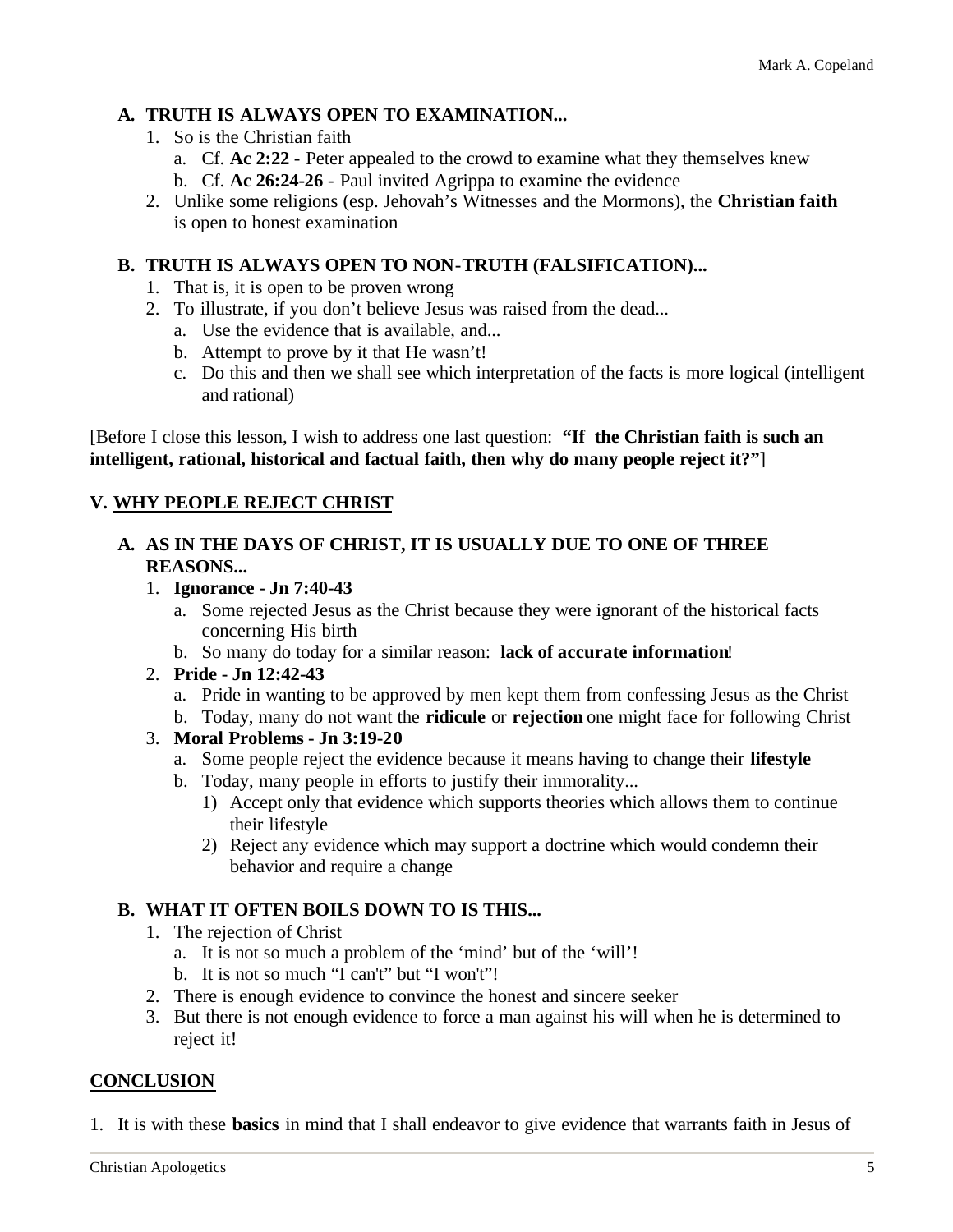Nazareth as the Christ, the Son of God

- 2. I shall not attempt to prove anything "beyond a shadow of a doubt," for that is not possible
- 3. But I shall try to show that it is more logical to believe in Jesus, than for one not to!

And we shall begin by examining the evidence that demonstrates Jesus to be a true, historical figure, a person who actually lived!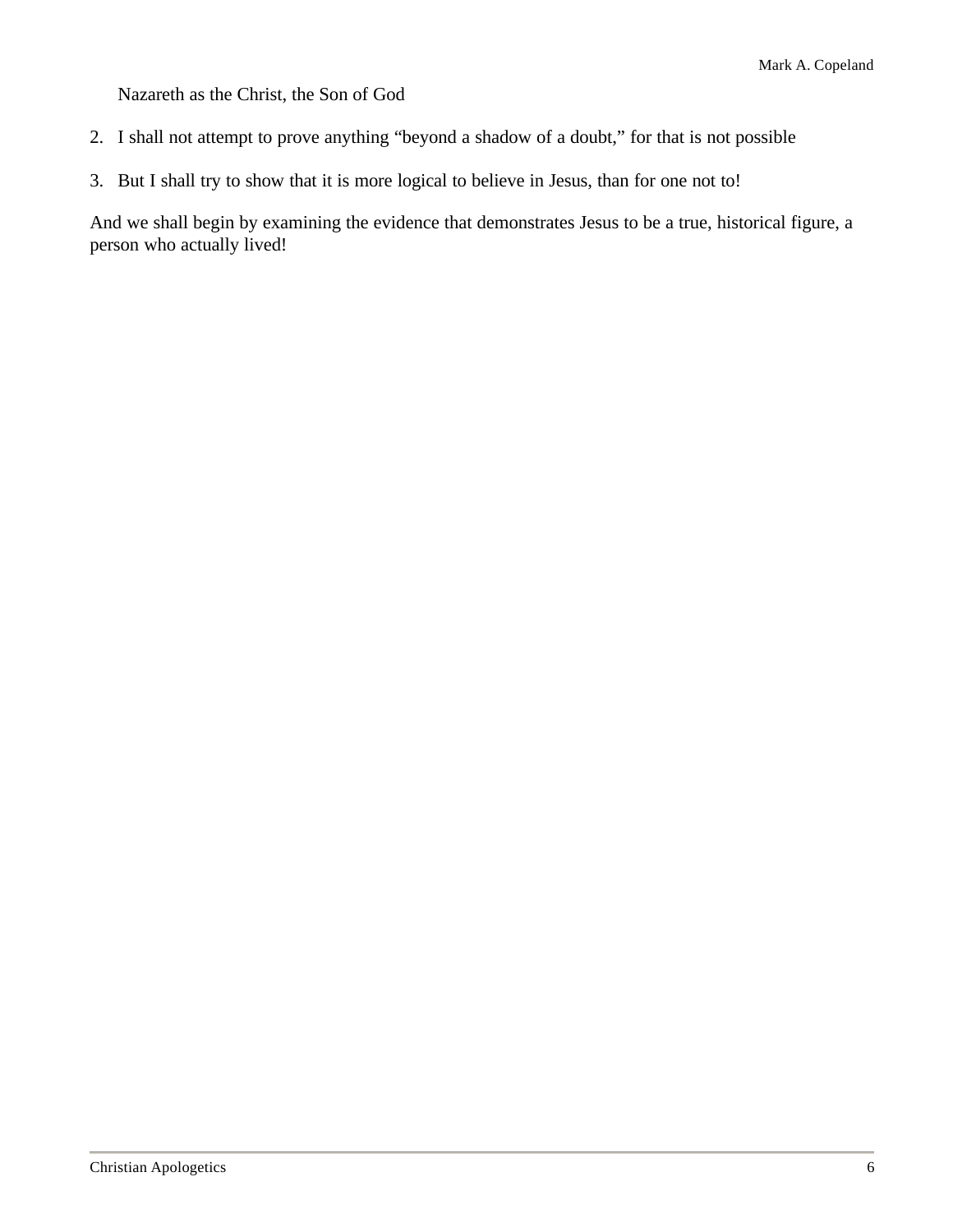# **Christian Apologetics The Historical Jesus**

#### **INTRODUCTION**

- 1. In the previous lesson, we laid the foundation for a study in Christian apologetics: That the Christian faith is...
	- a. **An objective faith**
		- 1) With Jesus of Nazareth as the object of that faith
		- 2) That He is the Son of God, who died for our sins and rose from the dead
	- b. **A historical faith**
		- 1) Based upon real people, places, and events
		- 2) That actually took place in history
	- c. **An intelligent, rational faith**
		- 1) Which invites people to use their minds
		- 2) To examine the historical evidence which logically supports placing one's faith in Jesus of Nazareth as the Son of God
- 2. With these things in mind, we begin by considering the evidence...
	- a. Which establishes Jesus of Nazareth as **a historical figure**
	- b. One who actually lived in Palestine during the First Century A.D.

[Some might wonder...]

#### **I. WAS THERE EVER ANY QUESTION?**

#### **A. THERE HAVE BEEN SKEPTICS WHO BELIEVED JESUS WAS JUST A MYTH...**

- 1. This concept was popular with some scholars of the 1800s'
- 2. It is rarely found today, except among those...
	- a. Who are ignorant of the facts
	- b. Who purposely suppress the evidence

#### **B. TODAY, NO SERIOUS HISTORIAN (EVEN THOSE WHO ARE ATHEISTS) DISPUTES THE FACT THAT JESUS EXISTED...**

- 1. **H. G. Wells**
	- a. An atheist, he spoke of Jesus in his book, **Outline Of History**
	- b. "...one is obliged to say, 'Here was a man. This part of the tale could not have been invented."

#### 2. **Will Durant**

- a. Ex-professor of Philosophy of History at Columbia University
- b. He spent two chapters in The Story Of Our Civilization depicting Jesus as a historical figure right along with the Caesars

#### 3. **Encyclopedia Britannica**

- a. Used over 20,000 words to describe Jesus
- b. More than Aristotle, Cicero, Alexander, Julius Caesar, Buddha, Confucius, Mohammed, or Napoleon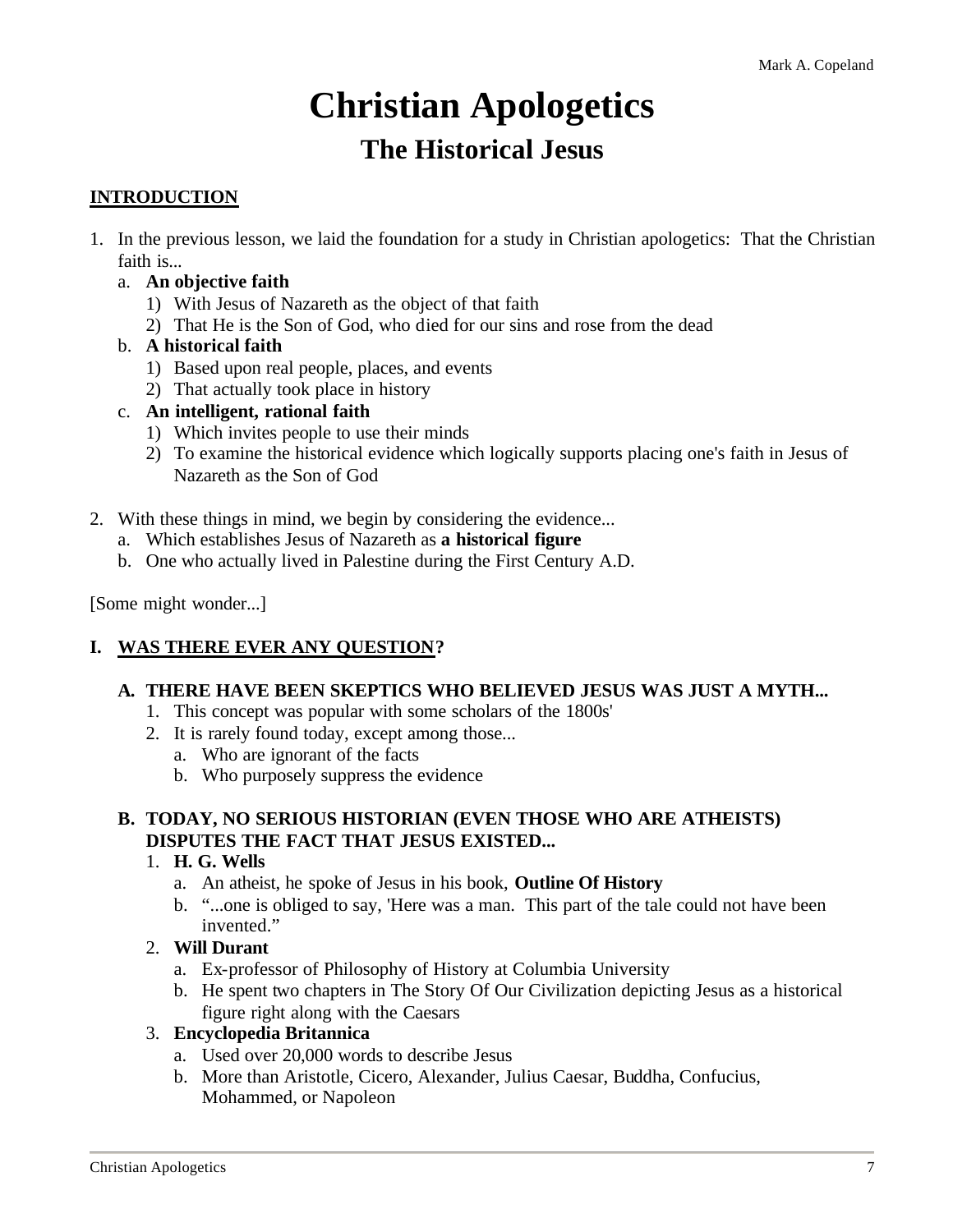[So there appears to be sufficient evidence to have convinced these and others like them that Jesus actually lived. What is this evidence...?]

#### **II. THE EVIDENCE FOR A HISTORICAL JESUS**

#### **A. FROM PAGAN SOURCES...**

- 1. **Thallus (a Samaritan historian, ca. 52 A.D.)**
	- a. Wrote attempting to give a natural explanation for the darkness which occurred at the crucifixion of Jesus
	- b. Note carefully:
		- 1) He did not deny the existence of Jesus
		- 2) But tried to explain away the strange circumstances surrounding His death
- 2. **Letter Of Mara-Serapion (written to his son, ca. 73 A.D.)**
	- a. He tells of the deaths of Socrates, Pythagoras, and of Jesus
	- b. "What advantage did the Jews gain from executing their wise king?...Nor did the wise king die for good; he lived on in the teaching which he had given."
- 3. **Cornelius Tacitus (Roman historian, ca. 112 A.D.)**
	- a. Writes of Jesus in his ANNALS
	- b. "Christus, the founder of the name, was put to death by Pontius Pilate, procurator of Judea in the reign of Tiberias."

#### 4. **Pliny the Younger (ca. 112 A.D.)**

- a. Governor of Bithynia in Asia Minor
- b. Wrote to the emperor Trajan about Christians and their devotion to Christ
- 5. **Seutonius (Court official and annalist under Hadrian, 120 A.D.)**
	- a. "As the Jews were making constant disturbance at the instigation of Chrestus, he expelled them from Rome."
	- b. Luke makes reference to this same expulsion in **Ac 18:1-2**

#### **B. FROM JEWISH SOURCES...**

- 1. **The Talmud**
	- a. Consists of two separate books dealing with Jewish law, written during the period from **100 A.D.** to **500 A.D.**
	- b. Speaks frequently of Jesus of Nazareth...
		- 1) In unfriendly terms, of course
		- 2) But never disputing his status as a historical figure
- 2. **Flavius Josephus**
	- a. A Jewish general turned Roman historian, **born 37 A.D.**
	- b. Makes several references to Jesus in his **History Of The Jews**
	- c. E.g., "...and brought before it the brother of Jesus, the so-called Christ, whose name was James."

[Such is the evidence which must be taken into account by any intelligent and rational person. But what are the implications of such evidence...?]

#### **III.THE IMPLICATIONS OF THIS EVIDENCE**

#### **A. WHAT IT 'DOES' DO...**

1. It provides a solid basis upon which one can intelligently believe in Jesus as a person who actually existed in history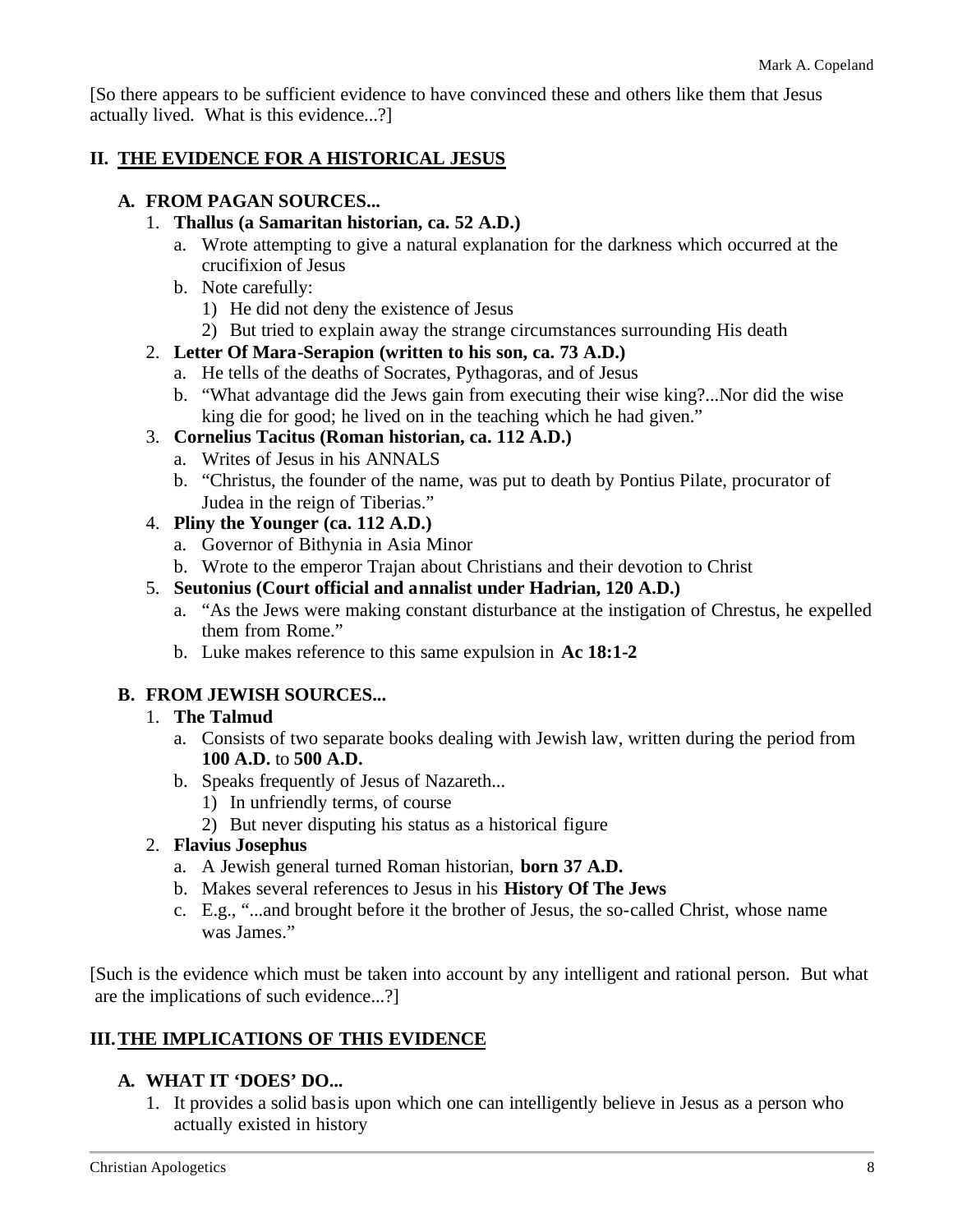- 2. It exposes the shallow thinking of any who would try to mark off Jesus as a myth
- 3. It requires everyone to give some sort of answer to the question posed by Jesus Himself: "But who do you say that I am?" **- Mt 16:15**

#### **B. WHAT IT 'DOES NOT' DO...**

- 1. The evidence we have seen thus far **does not** prove Jesus to be the Son of God
- 2. In fact, it does not tell us anything about Jesus except:
	- a. That He lived and died during the First Century A.D.
	- b. That He must have done something significant to gain some notoriety by thehistorians

#### **C. TO LEARN MORE ABOUT JESUS, WE MUST LOOK ELSEWHERE...**

- 1. There have been many fanciful stories written about Jesus
- 2. But the Christian considers the twenty-seven books known as the New Testament to be the only reliable source of information about Jesus
- 3. But are they?
	- a. Is the New Testament reliable as a historical document?
	- b. Can we even be sure that what we have is actually what was penned by the original authors of the New Testament?

#### **CONCLUSION**

- 1. The next study shall begin an attempt to answer these questions
- 2. For now, we have simply laid one block as we build a foundation upon which we can rest our faith...
	- a. We have seen that it is more logical to believe that Jesus did in fact exist
	- b. To assert that He is a myth is groundless
- 3. And since He actually existed, that requires our giving some answer to the question Jesus asked: "Who do you say that I am?"
- 4. Will our answer be **"Lord"**, or **"a carefully contrived lie"**...?
	- a. As we shall see, these are the only two choices we have
	- b. The evidence we shall continue to examine should help give us the right answer!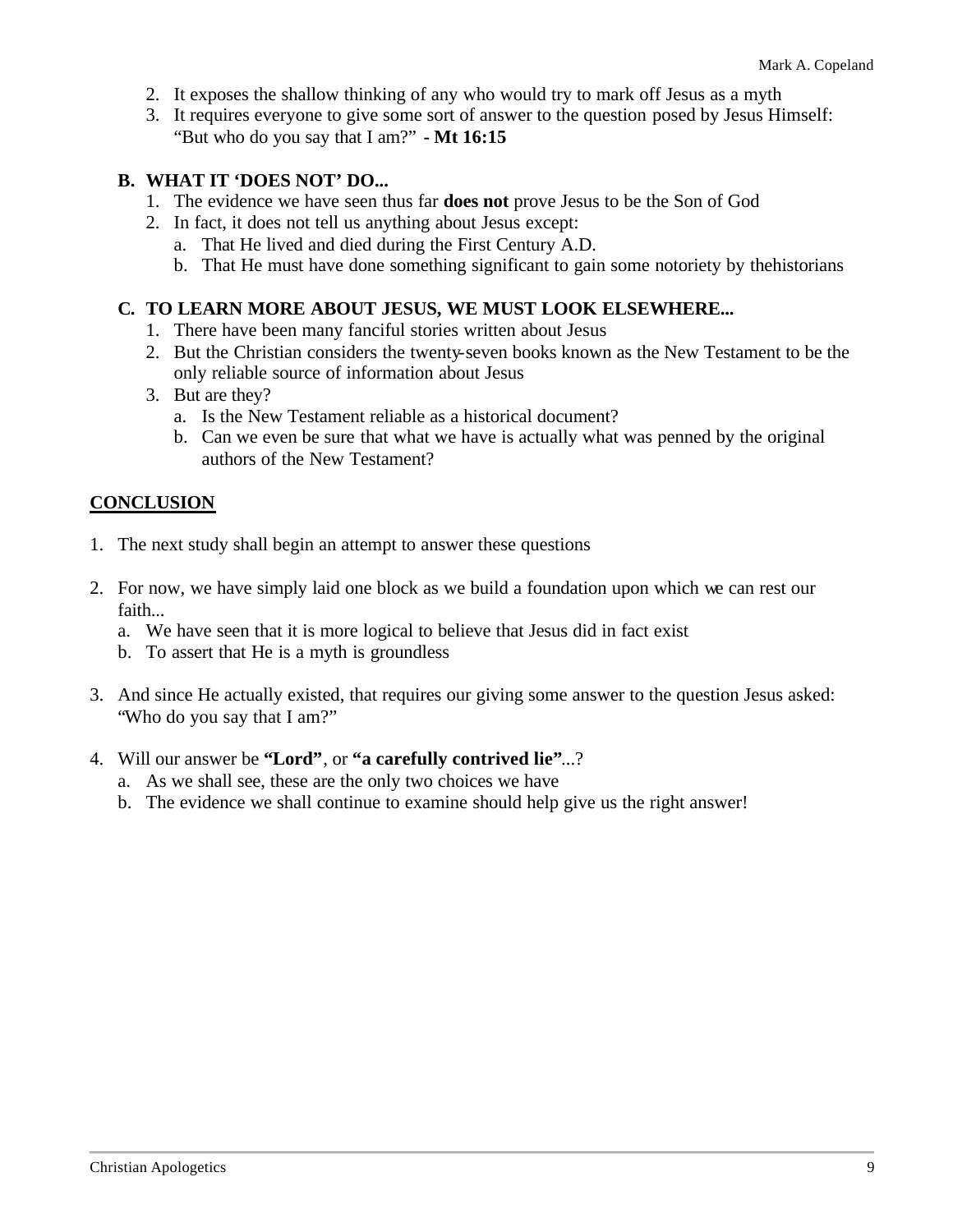### **Christian Apologetics**

### **Our Dependence Upon The New Testament**

#### **INTRODUCTION**

- 1. We have seen evidence from **unbiased sources** that establishes Jesus...
	- a. As **a person of history**
	- b. Who lived and died in the First Century A.D.
- 2. But we also pointed out that **such sources tell us little** about...
	- a. Who He was
	- b. What He did

...to earn such a reputation that, centuries later, His teachings and life still has so much influence in our society

- 3. For the Christian, **the only record** which describes in any detail the life and death of Jesus is the New Testament
	- a. But as a **historical document**, is it reliable?
	- b. Can we trust it to be accurate in relating facts of history concerning Jesus, His life, death and resurrection?
	- c. Can we even have confidence that what we have today in the form of the New Testament is an accurate copy of that penned by the original authors?
- 4. These are some of the questions we will seek to answer as we begin to examine **The Historical Reliability Of The New Testament**

[But first, **to appreciate the importance of this subject**, it may help to demonstrate how dependent our faith is on the reliability of the New Testament as a historical document...]

#### **I. WHY DO WE BELIEVE THAT JESUS IS THE CHRIST, THE SON OF GOD?**

#### **A. THE ANSWERS OFTEN GIVEN ARE...**

- 1. "Because of the miracles He did"
- 2. "Because He fulfilled hundreds of the Messianic prophecies found in the OT"
- 3. "Because He rose from the dead"

#### **B. BUT WHERE DOES ONE LEARN ABOUT THESE THINGS...?**

- 1. Where do we read about His miracles? The New Testament!
- 2. Who says that He fulfilled the Messianic prophecies? The authors of the New Testament!
- 3. What is the evidence for the resurrection of Jesus Christ? Again, it is the New Testament!

[As Jesus prayed, we come to believe in Him through the words of His initial disciples (**Jn 17:20**). But then consider this point...]

#### **II. WHAT IF THE FOLLOWING WERE TRUE CONCERNING THE NEW TESTAMENT**

#### **A. IT WAS WRITTEN OVER 100 YEARS AFTER THE EVENTS HAPPENED...**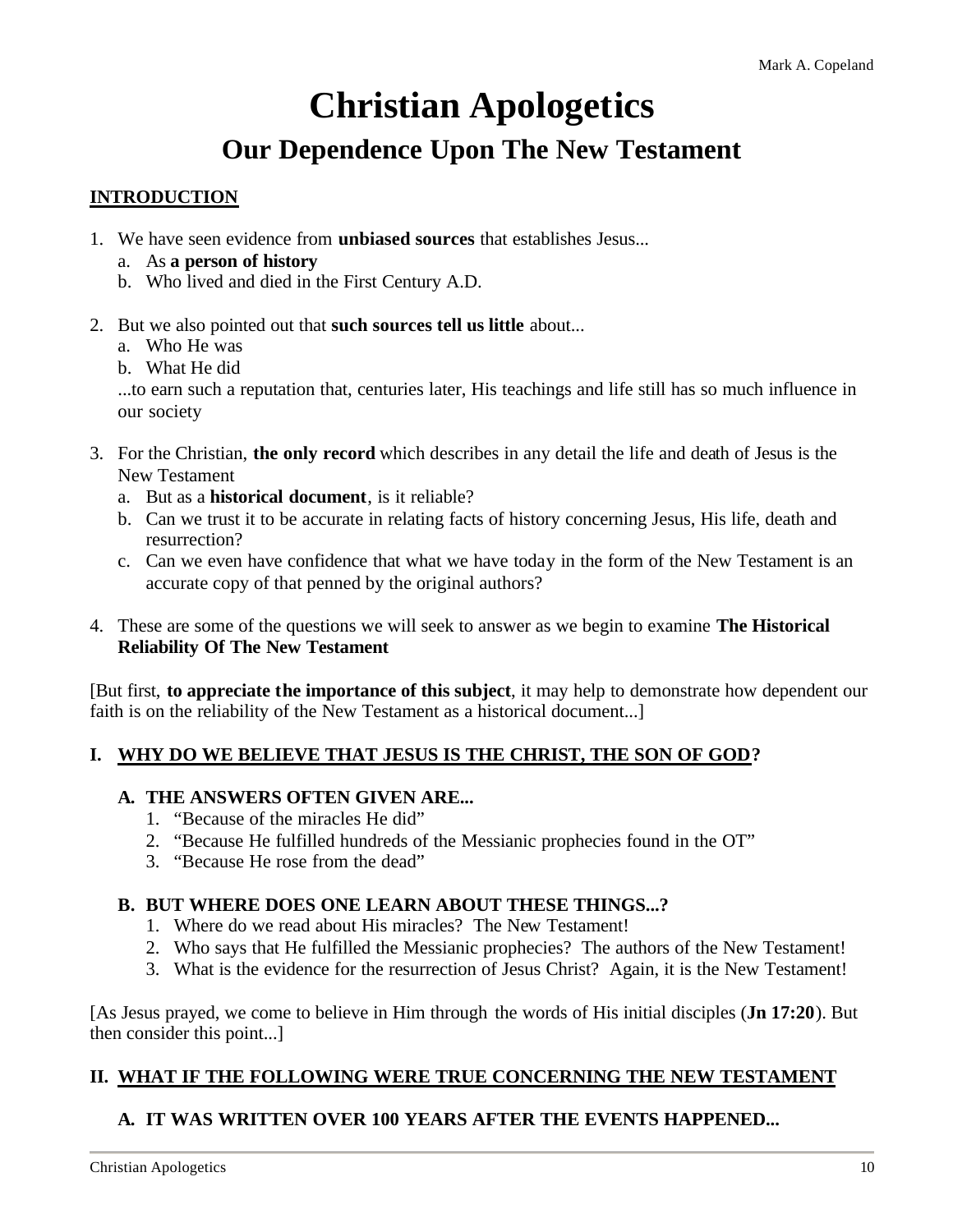- 1. Then the New Testament was not written by eyewitnesses, nor by those whose names are connected with it (Paul, Peter, etc.)!
- 2. It was the general consensus of many scholars in the last century that the New Testament was in fact composed during the Second Century A.D., not the First
- 3. If such is true, then the New Testament is a **forgery**!

#### **B. IT WAS FILLED WITH ERRORS IN REFERENCE TO GEOGRAPHY, PEOPLE, AND EVENTS...**

- 1. How could we trust the authors of the New Testament to be accurate in describing supernatural events, when they were careless with describing the natural ones?
- 2. This would make the New Testament an **unreliable record**!

#### **C. THE MANUSCRIPT EVIDENCE WAS VERY SCARCE, A THOUSAND YEARS REMOVED FROM THE ORIGINAL DOCUMENTS...**

- 1. Then we would have no way of testing the accuracy of the copyists, who for hundreds of years preserved the New Testament only by making copies by hand
- 2. Then our faith in Jesus would be based upon shallow ground, upon a document which is **historically questionable**!

#### **III.OUR FAITH IN JESUS DEPENDS ON THE NEW TESTAMENT BEING RELIABLE AS A HISTORICAL DOCUMENT**

#### **A. "BLIND FAITH" MAY SEEM ADEQUATE FOR SOME...**

- 1. For children who believe whatever their parents say
- 2. For people who are never placed in an environment where their faith is challenged (like state universities)
- 3. For people who are not trying to convince others to trust in Jesus for their salvation

#### **B. BUT IF WE DESIRE TO HAVE A "STRONG FAITH"...**

- 1. Then we need to understand our dependency upon the New Testament
- 2. We need to know how to demonstrate the evidence which supports it as a reliable, historical document!

#### **CONCLUSION**

- 1. Hopefully, we now appreciate **the need to carefully examine the evidence** for the historical reliability of the New Testament
- 2. In doing so, we shall **apply the same kind of tests applied to any ancient document** to determine its reliability!
- 3. The next study will examine what is the **acid test** for any ancient document claiming to be a historical record of certain events (i.e., how soon after the events occurred were they recorded?)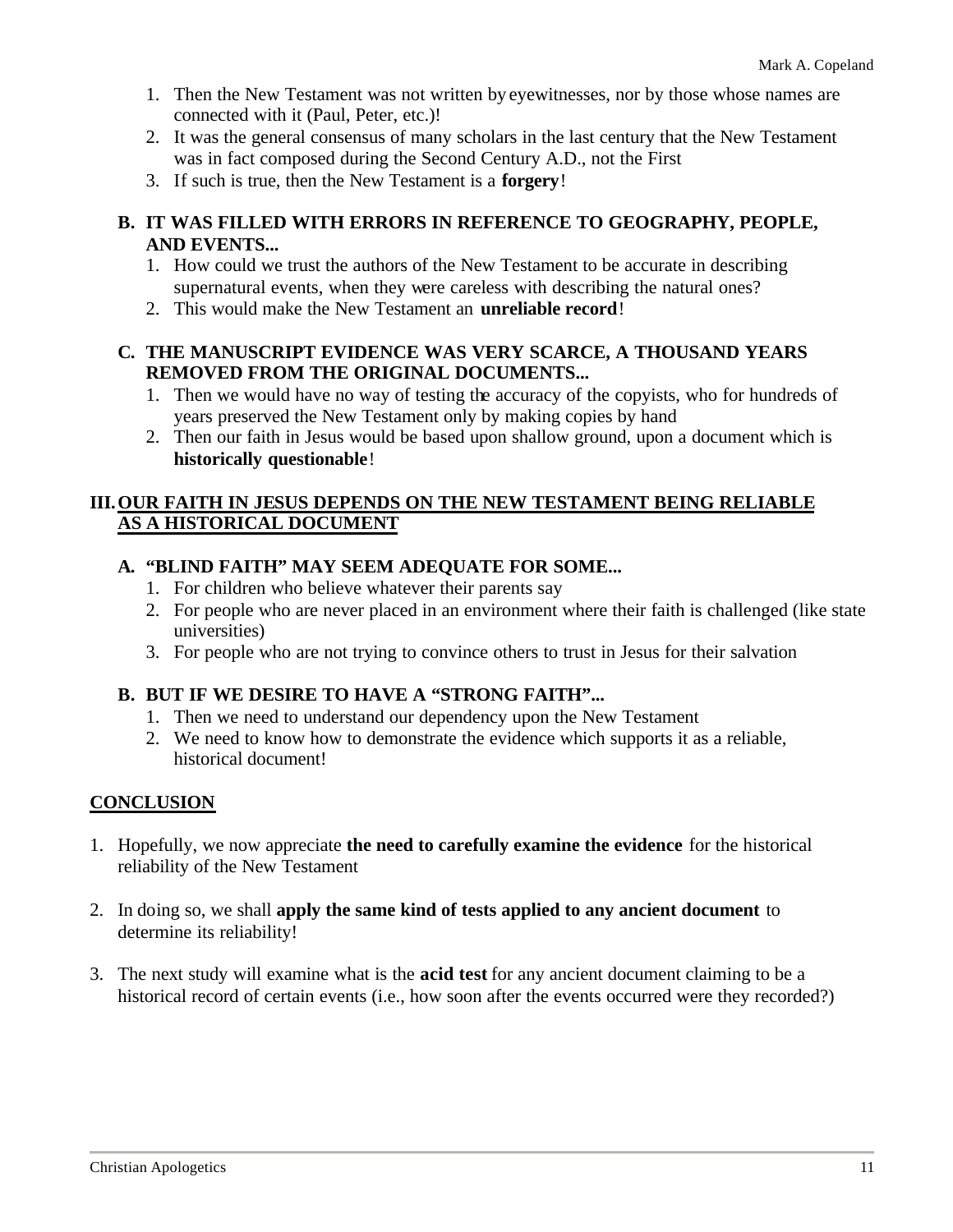# **Christian Apologetics**

### **Evidence For The Early Existence Of The New Testament**

#### **INTRODUCTION**

- 1. The New Testament presents itself as a historical record of events that supposedly occurred during the First Century A.D.
- 2. How reliable is it? How do we determine the reliability of any ancient document that professes to record events of history?
- 3. To establish the reliability of ANY historical document, one of the first questions to be raised is:

#### **"How soon after the events took place were they recorded?"**

[Applied to the New Testament, this involves trying to determine what **evidence there is for the early existence of the New Testament**...]

#### **I. WHY EVIDENCE FOR EARLY EXISTENCE OF THE N.T. IS CRUCIAL**

#### **A. IF SOME EVENT IS RECORDED LONG AFTER IT OCCURRED...**

- 1. It is not likely to have been written by eyewitnesses
- 2. It is not likely to have been written when other eyewitnesses were around to confirm or dispute its accuracy
- 3. Its credibility would be weakened; for example, which would be the more credible source for information about an event that occurred during The Civil War Between The States...
	- a. A present day writer depending totally upon secondhand sources?
	- b. Or diaries and letters written by eyewitnesses of the event?
- 4. Of course, it would be necessary to show that such diaries and letters were authentic and where possible shown to be accurate

#### **B. DURING THE LAST CENTURY, SOME SCHOLARS ASSERTED THAT THE GOSPELS AND THE BOOK OF ACTS DID NOT EXIST BEFORE 130 A.D....**

- 1. This would mean the Gospels and Acts were not written by eyewitnesses!
- 2. Rather, it was written by frauds who misrepresented themselves as eyewitnesses!
	- a) For the author of Acts claims to have been present during some of the events described in that book - cf. "we" in **Ac 16:11-12**
	- b) The author of the Second Epistle Of Peter claims to have been an eyewitness of the Transfiguration - **2 Pe 1:16-18**

[Written by eyewitnesses and others who lived during those times, or a book written by liars in a effort to deceive? These are the only choices we have! This is why it is important to establish the early existence of the New Testament...]

#### **II. EVIDENCE FOR THE EARLY EXISTENCE OF THE N.T.**

#### **A. INTERNAL EVIDENCE...**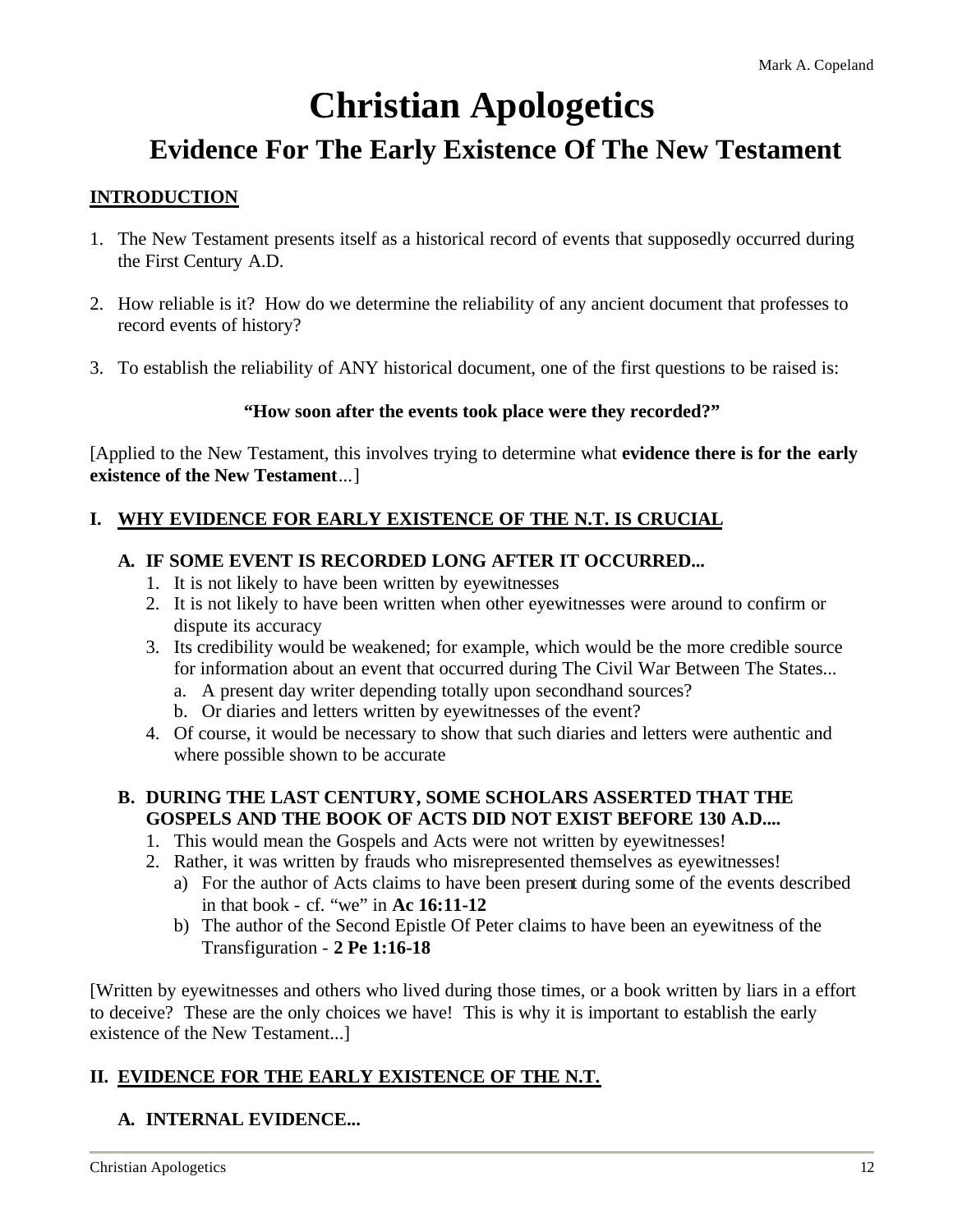#### 1. **The ending of the book of Acts**

- a. The book ends abruptly with Paul in prison, awaiting trial **Ac 28:30-31**
- b. A plausible explanation is that Luke wrote **Acts** during this time, before Paul finally appeared before Nero
- c. This would be about 62-63 A.D., meaning that **Acts** and **Luke** (which came first cf. **Ac 1:1** with **Lk 1:1-4**) were written within thirty years of ministry and death of Jesus
- 2. **No mention of the destruction of Jerusalem in 70 A.D.**
	- a. Matthew, Mark and Luke record Jesus' prophecy that the temple and city would be destroyed within that generation - e.g., **Mk 13:1-4,14,30; Lk 21:5-9,20-24,32**
	- b. History records that in 70 A.D. Jerusalem with its temple was destroyed, exactly as Jesus foretold!
	- c. Yet not a single book of the New Testament refers to this event as having happened! 1) Such would be very unlikely if they had been written after 70 A.D.
		- 2) For that event helps to verify Jesus' claim to be the Son of God, and it is hard to imagine that any writer after 70 A.D. would not make mention to the fulfillment of Jesus' prophecy!
	- d. This has prompted some scholars to conclude that ALL of the books of the N.T. were written prior to 70 A.D. - e.g., **John A. T. Robinson**, in his book **Redating The New Testament**

#### **B. PAPYRI FRAGMENTS...**

- 1. **Chester Beatty Biblical Papyri** (dated **200-250 A.D.**)
	- a. Made public in 1931
	- b. Contains the Gospels, Acts, Paul's Epistles, and Revelation
- 2. **Papyrus Bodmer II** (dated **200 A.D.**)
	- a. Discovery announced in 1956
	- b. Contains fourteen chapters of John, and portions of the last seven chapters
- 3. **Early Christian Papyri** (dated **150 A.D.**)
	- a. Made public in 1935
	- b. Written by someone who had the four gospels before him and knew them well
- 4. **John Rylands MSS** (dated **130 A.D.**)
	- a. This is oldest fragment of the NT
	- b. "Because of its early date and location (Egypt), some distance from the traditional place of composition (Asia Minor), this portion of the gospel of John tends to confirm the traditional date of the composition of the gospel." - **General Introduction To The Bible, Geisler & Nix**

#### **C. PATRISTIC WRITINGS...**

- 1. **Epistle Of Polycarp To The Philippians** (dated **120 A.D.**)
	- a. A personal acquaintance of John, the apostle
	- b. He quotes from the Synoptic Gospels, Acts, Romans, 1 & 2 Corinthians, Galatians, Ephesians, Philippians, 2 Thessalonians, 1 & 2 Timothy, Hebrews, 1 Peter, and 1 John
- 2. **Letters Of Ignatius** (dated **115 A.D.**)
	- a. Written to several churches in Asia Minor
	- b. He quotes from Matthew, John, Romans, 1 & 2 Corinthians, Galatians, Ephesians, Philippians,  $1 \& 2$  Timothy and Titus
- 3. **Epistle Of Clement To The Corinthians** (dated **95 A.D.**)
	- a. This letter was written to encourage the church to respect their elders
	- b. He quotes from the Synoptic Gospels, Acts, Romans, 1 Corinthians, Ephesians, Titus,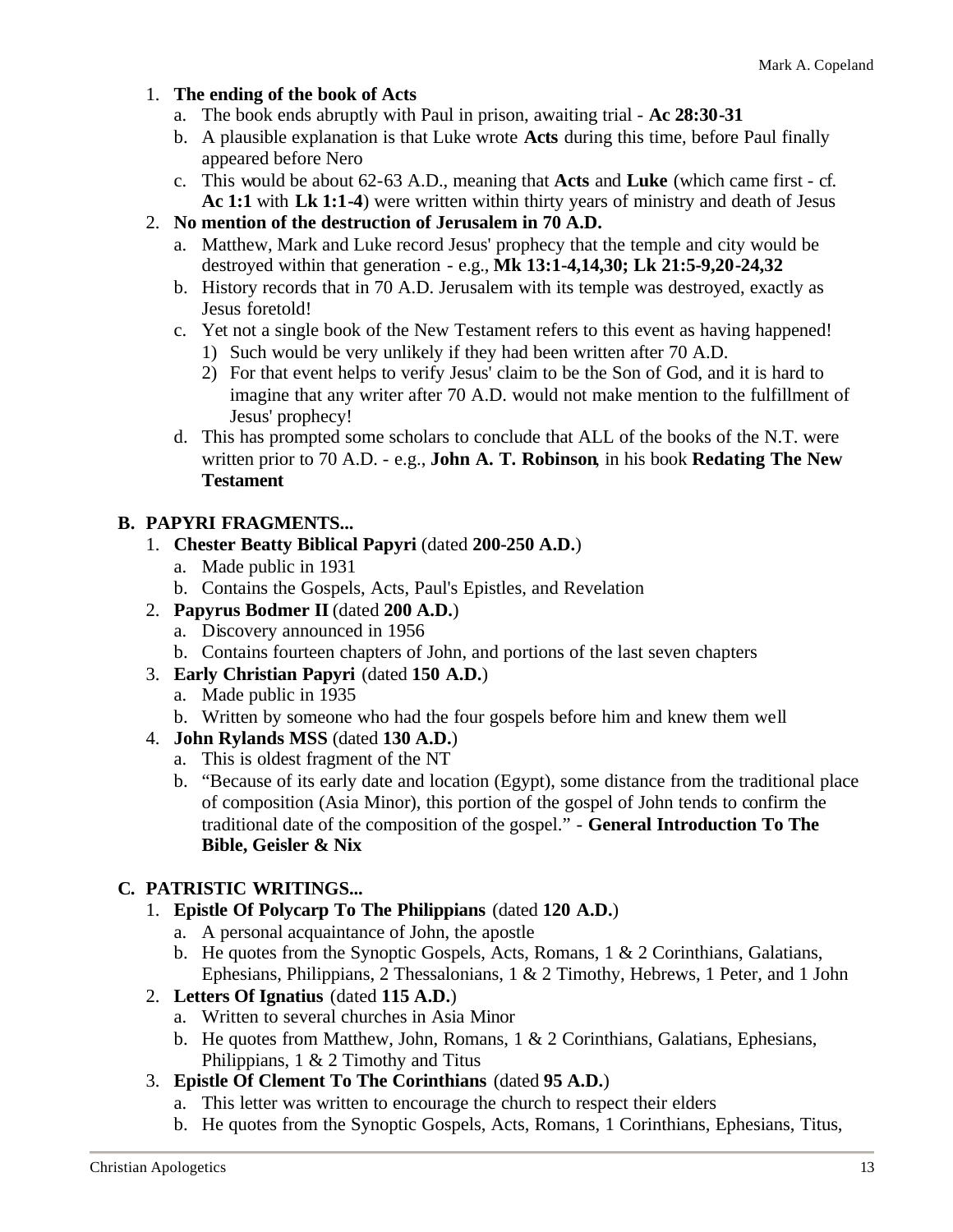Hebrews, and 1 Peter

#### **III.THE IMPLICATIONS OF THIS EVIDENCE**

#### **A. THE NEW TESTAMENT WAS IN EXISTENCE AND WELL KNOWN BY THE END OF THE FIRST CENTURY A.D...**

- 1. As stated by **Nelson Glueck**, former president of the Jewish Theological Seminary in the Hebrew Union College in Cincinnati, and renowned Jewish archaeologist: "In my opinion, every book of the New Testament was written between the forties and eighties of the First Century A.D."
- 2. "We can already say emphatically that there is no longer any solid basis for dating any book of the New Testament after 80 A.D." - **W. F. Albright**, Biblical archaeologist

#### **B. THUS THE NEW TESTAMENT PASSES THE "ACID TEST" FOR THE AUTHENTICITY OF ANY DOCUMENT OF ANTIQUITY...**

- 1. It was written in the same generation in which the events took place
- 2. It was circulated among the very people about whom these documents spoke while they were still alive to deny them!
	- a. E.g., remember Clifford Irving and his "biography" of Howard Hughes?
	- b. Was quickly denounced as a fraud by those who knew best and soon lost its credibility
- 3. The fact that the first generation preserved the New Testament for posterity shows their regard for the genuineness of its contents

#### **CONCLUSION**

- 1. But the "acid test" is only the **first** test any historical document must pass
- 2. So what if it was written early...
	- a. Is it accurate in its description of people, places, and events where it can be checked?
	- b. How do we know that what we read today is an accurate representation of the original "autographs" (the manuscripts actually penned by the authors)?
	- c. How can we be sure that in the passing of time the content of the original did not become corrupted through mistakes in copying?

These questions shall be examined in the next two studies...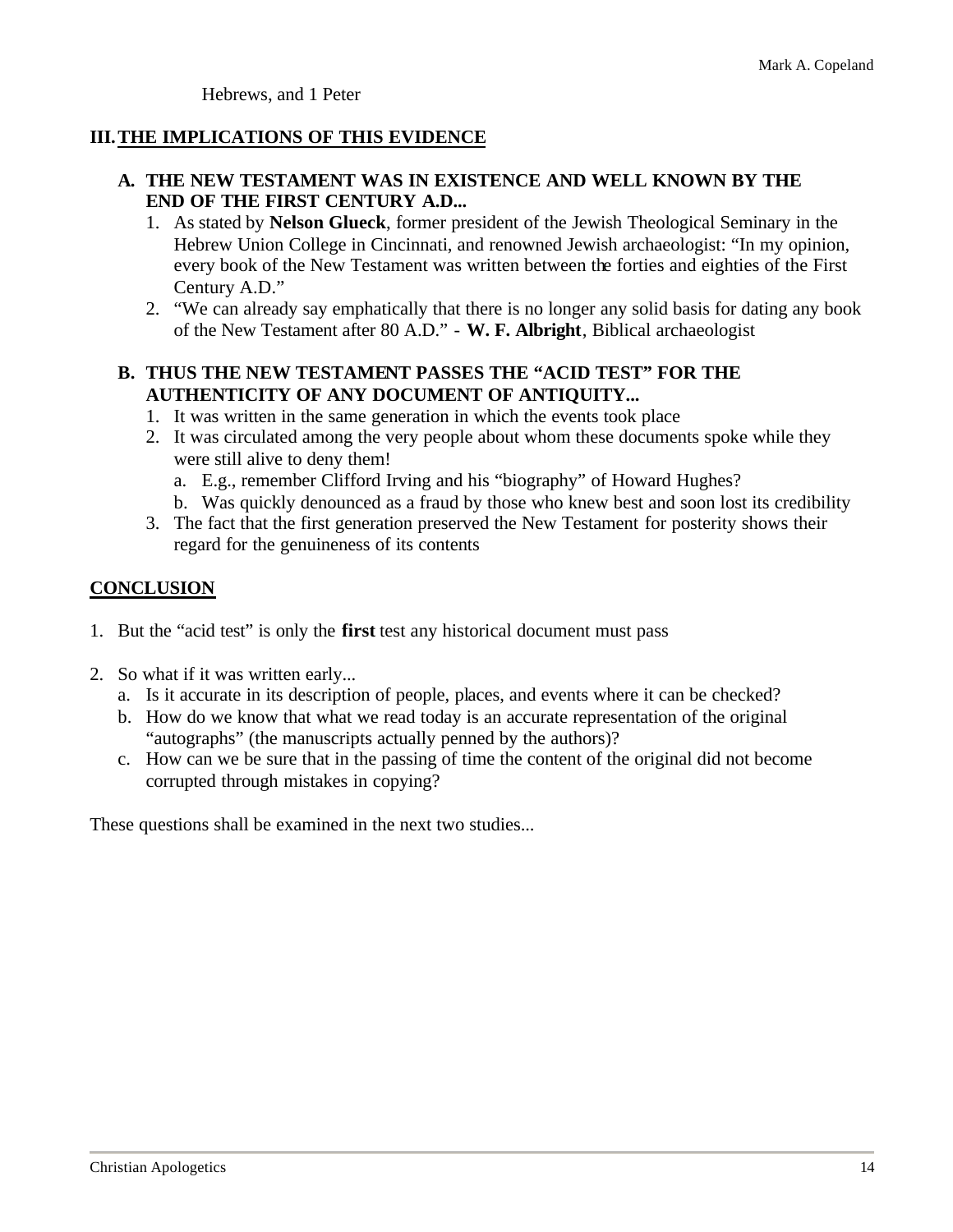### **Christian Apologetics**

### **Archaeological Support For The New Testament**

#### **INTRODUCTION**

- 1. In examining the question of the New Testament's reliability as a **historical document...**
	- a. We saw in the previous study that **the New Testament passes the "acid test"**
	- b. That is, it was written in the same generation in which the events took place
		- 1) It was circulated among the very people about whom these documents spoke
		- 2) While they were still alive to confirm or deny it
- 2. So it was written early...**were the authors accurate** in their depiction of events which took place?
- 3. This is where **the science of Archaeology** can be very helpful in determining the historical reliability of the New Testament:
	- a. If the archaeologists can prove that the New Testament is filled with errors concerning people, places, and events...
	- b. Then the New Testament could not be trusted as an accurate record of the life of Jesus and the early church!
- 4. Not too long ago, **some discounted the Biblical record** because it frequently referred to things not mentioned by any source outside the Bible
- 5. But **discoveries by archaeologists in recent years have vindicated the New Testament** and silenced the skeptics!

[In this study we shall consider just **a few examples** of how archaeology has confirmed the N.T. as a reliable document...]

#### **I. A CENSUS, AND QUIRINIUS GOVERNOR AT THE TIME OF JESUS' BIRTH? - Lk 2:1-3**

#### **A. IT WAS ONCE ARGUED THAT LUKE WAS IN ERROR...**

- 1. In other words, that there was no such census
- 2. Also, that Quirinius was not governor of Syria at that time
- 3. And that people did not have to return to their ancestral home

#### **B. BUT ARCHAEOLOGICAL DISCOVERIES HAVE PROVEN OTHERWISE...**

- 1. We now know that the Romans:
	- a. Had a regular enrollment of taxpayers
	- b. Held censuses every 14 years (begun by Augustus Caesar)
- 2. An inscription found in Antioch tells of Quirinius being governor of Syria around 7 B.C. (evidently he was governor twice!)
- 3. A papyrus found in Egypt says concerning the conducting of a census: "Because of the approaching census it is necessary that all those residing for any cause away from their home should at once prepare to return to their own governments in order that they may complete the family registration of the enrollment..."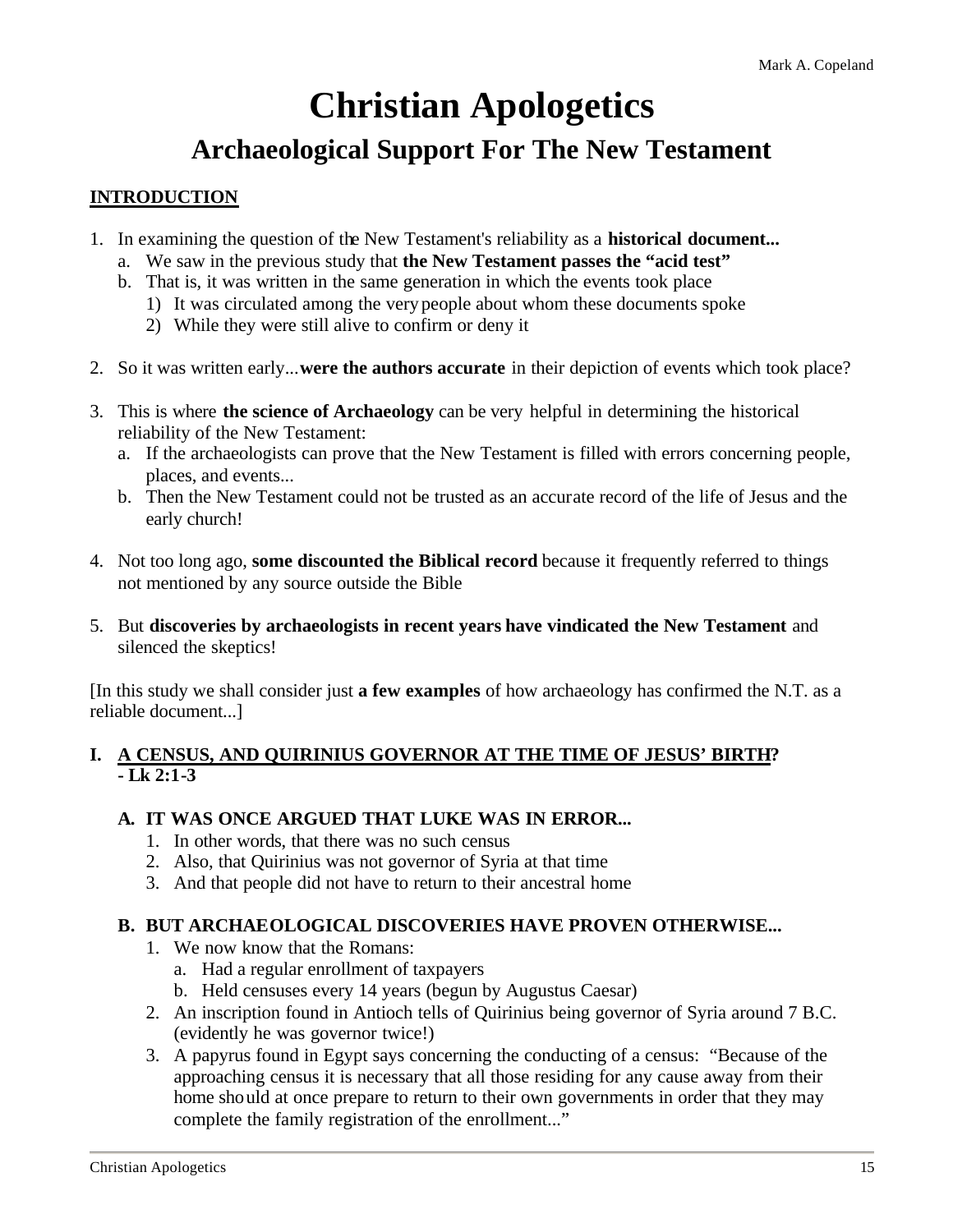#### **II. WHO IS THIS LYSANIAS? - Lk 3:1**

#### **A. THE ONLY LYSANIAS KNOWN TO ANCIENT HISTORIANS...**

- 1. Was one who was killed in 36 B.C.
- 2. This caused some to question Luke's reliability

#### **B. HOWEVER, AN INSCRIPTION WAS FOUND NEAR DAMASCUS...**

- 1. It speaks of "Freedman of Lysanias the tetrarch"
- 2. And is dated between 14 and 29 A.D.!

#### **III.WHOEVER HEARD OF "THE PAVEMENT" (GABBATHA)? - Jn 19:13**

#### **A. FOR CENTURIES THERE WAS NO RECORD OF THE COURT CALLED "THE PAVEMENT" OR "GABBATHA"...**

- 1. This caused many to say "It's a myth"
- 2. And, "See, it (the Bible) is not historical"

#### **B. BUT WILLIAM F. ALBRIGHT IN "THE ARCHAEOLOGY OF PALESTINE" SHOWS OTHERWISE...**

- 1. This court was the court of the Tower of Antonia
- 2. The court was destroyed in 66-70 A.D. during the siege of Jerusalem
- 3. It was left buried when the city was rebuilt in the time of Hadrian
- 4. And was not discovered until recently!

#### **IV. ICONIUM A CITY OF PHRYGIA? - Ac 14:6**

#### **A. ARCHAEOLOGISTS AT FIRST BELIEVED LUKE'S IMPLICATION TO BE WRONG...**

- 1. That Lystra and Derbe were in Lycaonia and Iconium was not
- 2. They based their belief on the writings of Romans such as Cicero, Strabo, and Pliny
- 3. Who indicated that Iconium was in Lycaonia
- 4. Thus, archaeologists said the book of Acts was unreliable!

#### **B. BUT IN 1910, SIR WILLIAM RAMSAY FOUND A MONUMENT...**

- 1. Which showed that Iconium was indeed a Phrygian city
	- a. Two inscriptions in the Phrygian language found at Iconium in 1910 prove that the Phrygian language was in use there for 2 centuries after Paul's visits
	- b. Cofirming the interesting topographical detail in Acts (see Jour. Hell. Stud., 1911, 189).
- 2. Xenophon, who marched with Cyrus' expedition through Phrygia into Lycaonia, calls Iconium the last city of Phrygia
- 3. Other ancient authorities who knew the local conditions well speak of Iconium as Phrygian until far into the Roman imperial period

#### **V. WHOEVER HEARD OF "POLITARCHS"? - Ac 17:6**

#### **A. CONCERNING THE "RULERS OF THE CITY" (Grk., POLITARCHS)...**

- 1. Since the term is not found in the classical literature of the Greeks...
- 2. ...it was assumed that Luke was wrong to refer to such an office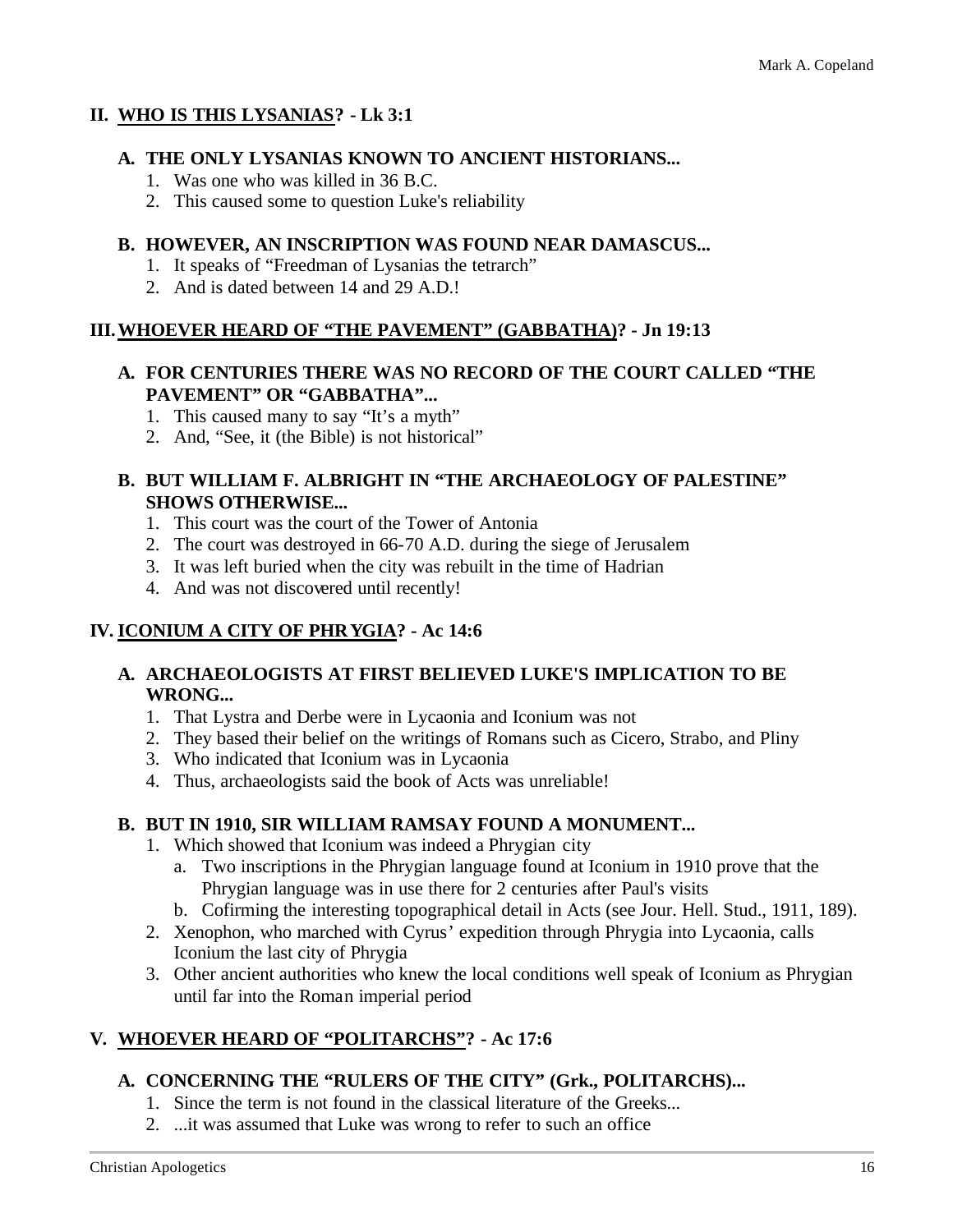#### **B. HOWEVER...**

- 1. Some 19 inscriptions have now been found that make use of this title
- 2. Five of these are in reference to Thessalonica!

#### **CONCLUSION**

- 1. This is just a sampling of the evidence; entire books have been written providing further examples
- 2. Just how accurate is the New Testament in its historical description...?

"It may be stated categorically that no archaeological discovery has ever controverted a Biblical reference." - **Nelson Glueck** (noted Jewish archaeologist)

- 3. Of special interest is the testimony of **Sir William Ramsay**...
	- a. Concerning his background:
		- 1) He was trained in the German historical school of the mid-nineteenth century
		- 2) He was taught that the book of Acts was a product of the mid-second century A.D.
		- 3) He was firmly convinced of this and started out his career in archaeology to prove it
	- b. However, he was compelled to a complete reversal of his beliefs due to the overwhelming evidence uncovered in his research
	- c. His conclusion: "Luke is a historian of the first rank; not merely are his statements of fact trustworthy, he is possessed of the true historic sense...in short, this author should be placed along with the greatest of historians."
- 4. What have we established thus far in this series of lessons...?
	- a. That Jesus was a historical figure
	- b. That the New Testament was written during the generation in which the events occurred
	- c. That its reliability as a historical document continues to be confirmed by the field of archaeology

#### 5. But another question remains... **"How can we be sure that the New Testament we have today is the same as that penned by the original authors?"**

Our next study will address that question...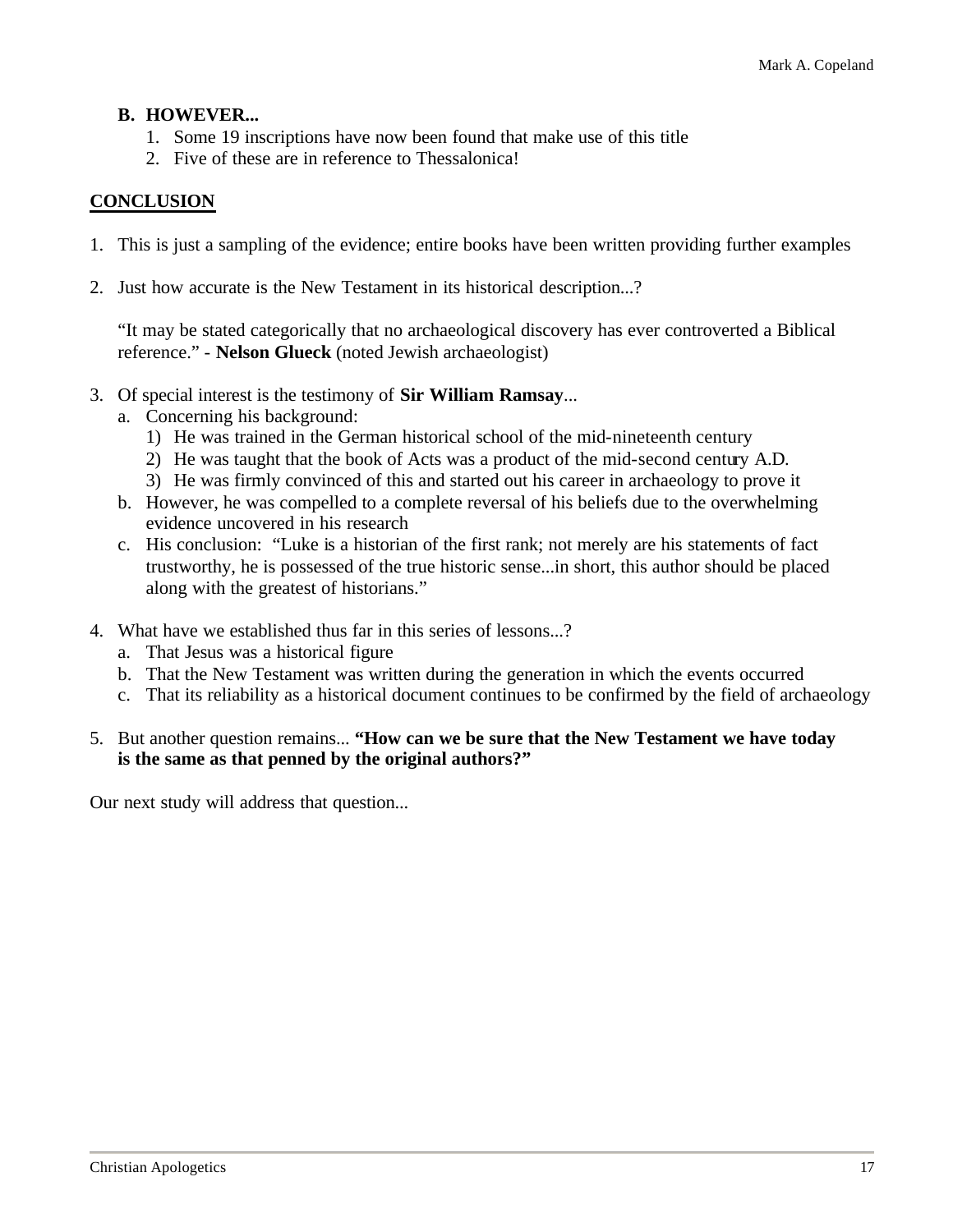# **Christian Apologetics**

### **Manuscript Attestation For The New Testament**

#### **INTRODUCTION**

- 1. In an effort to demonstrate the **reliability of the N.T. as a historical document...**
	- a. We considered evidence which confirms that **the New Testament was written and being circulated soon after the events took place**; e.g.:
		- 1) The internal evidence
		- 2) Papyri fragments
		- 3) Patristic writings
	- b. We noted that **archaeology confirms the New Testament record** (as we have it today) in those areas which can be checked; e.g., references to:
		- 1) People
		- 2) Places
		- 3) Events
- 2. But **one more question remains** in order to establish beyond a reasonable doubt the historical reliability of the New Testament:

#### **"What assurance is there, that what we have today in the form of the New Testament, is that which was penned by its original authors?"**

- 3. In other words, since we don't have the original **autographs** (the manuscripts penned by the authors), how do we know...
	- a. There hasn't been **significant changes or errors** made in the process of copying over the years?
	- b. There hasn't been **collusion** (secret cooperation for deceitful purposes) among those who possessed the early copies of the originals?
- 4. This is where the **bibliographical test** in attesting ancient manuscripts can be applied to help answer such questions!

[The answer this "test" gives to the historical reliability of the New Testament is an amazing one! But first, it may help to briefly explain...]

#### **I. THE BIBLIOGRAPHICAL TEST**

#### **A. THIS TEST IS APPLIED TO ALL ANCIENT HISTORICAL DOCUMENTS...**

- 1. Such as:
	- a. **Julius Caesar's "Gallic War"**
	- b. **"Histories" of Tacitus**
	- c. **"Annal"" of Tacitus**
	- d. **The New Testament**
- 2. In an effort to establish the likelihood that what copies we have...
	- a. Are faithful representatives of the originals
	- b. And have come to us free of changes, errors, or collusion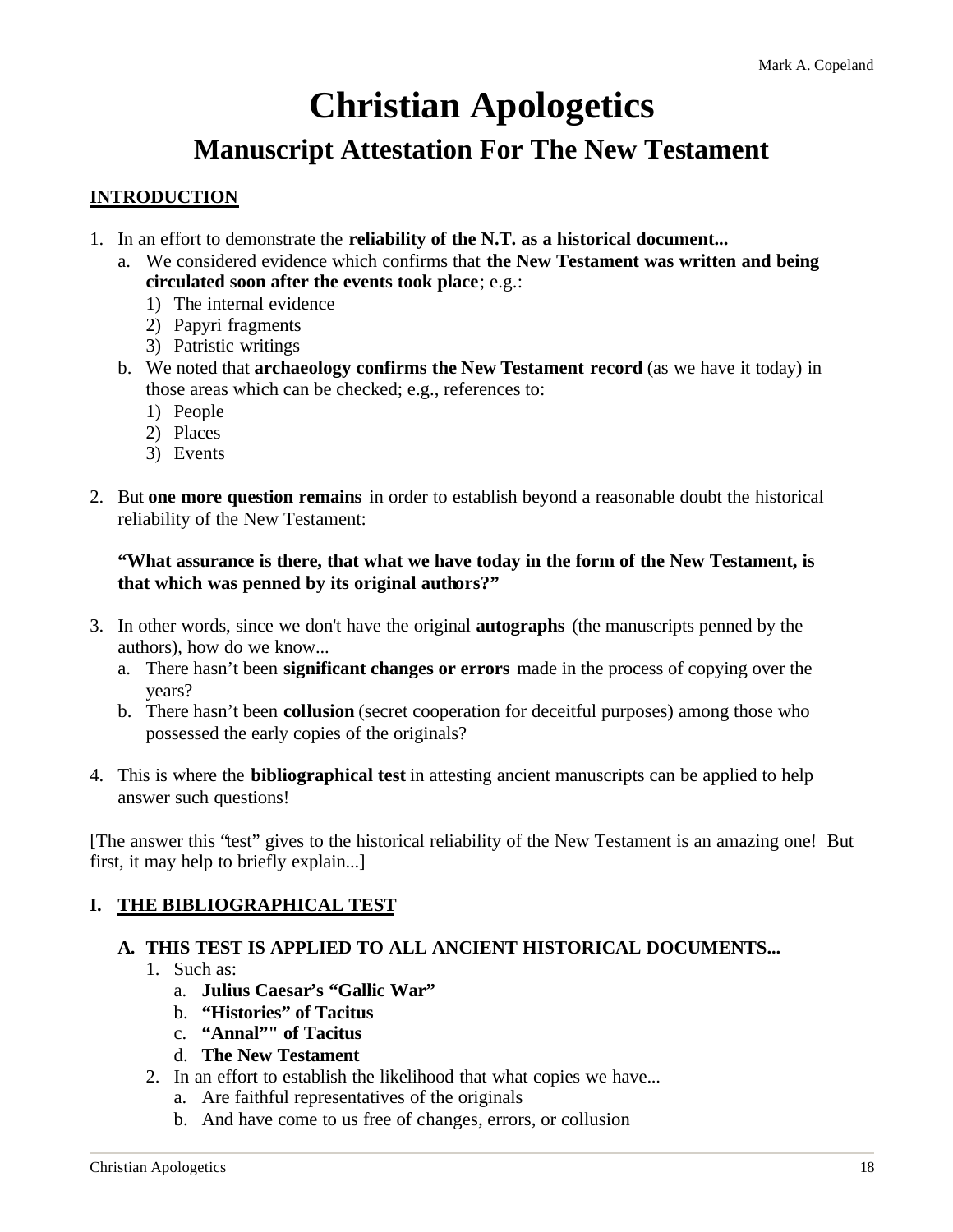#### **B. QUESTIONS RAISED IN THIS TEST...**

- 1. **How many copies of the document in question are available?**
	- a. In order to compare them with one another
	- b. The more, the better
- 2. **Where were the copies found?**
	- a. If they all came from one place, collusion is possible
	- b. But if they are from places far removed by time and location, collusion is unlikely
- 3. **What length of time passed between the original and the earliest copies?**
	- a. If the earliest copies we have were written hundreds of years after the original, a lot of changes could have been made and we would not know it
	- b. But a short interval of time would increase our assurance in the reliability of the copies

#### 4. **What variances exist between the copies?**

- a. If the copies of a document are filled with significant differences, then it would not be possible to know what the original author wrote!
- b. But if the variances are few and minor, then the process of copying over the years has been faithful to the original!

[What answers do we find when these questions are applied to the New Testament? And how does the New Testament compare with other historical documents of antiquity?]

#### **II. THE BIBLIOGRAPHICAL TEST FOR THE NEW TESTAMENT**

#### **A. HOW MANY COPIES OF N.T. MANUSCRIPTS ARE AVAILABLE...?**

- 1. Over **4,000** Greek manuscripts; **13,000** copies of portions of the N.T. in Greek!
- 2. Compare this with other ancient historical writings:
	- a. **Caesar's "Gallic Wars"** only **10** Greek manuscripts
	- b. **"Annals" of Tacitus 2**
	- c. **Livy 20**; **Plato 7**; **Sophocles 100**

#### **B. WHERE WERE THESE COPIES FOUND...?**

- 1. Various places: **Egypt, Palestine, Syria, Turkey, Greece, Italy**
- 2. Such varied locations would make **collusion** very difficult

#### **C. WHAT LENGTH OF TIME PASSED BETWEEN THE ORIGINAL AND THE EARLIEST COPIES...?**

- 1. Several **papyri fragments** have been dated to **within 50-100 years**
- 2. We have several nearly **complete N.T. Greek manuscripts** which were copied **within 300-400 years**, for example:
	- a. **Codex Sinaiticus**, found near Mt. Sinai
	- b. **Codex Alexandrinus**, found near Alexandria in Egypt
	- c. **Codex Vaticanus**, located at the Vatican in Rome
- 3. But compare this with manuscripts of various classical histories:
	- a. **"Histories of Thucydides"** earliest copy is **1300 years** removed from the original
	- b. **"Histories of Herodotus"** earliest copy is **1350 years** removed from the original
	- c. **Caesar's "Gallic Wars" 950 years**
	- d. **Roman History of Livy 350 years** (and the earliest copy is only a fragment)
	- e. **"Histories" of Tacitus 750 years**
	- f. **"Annals" of Tacitus 950 years** (and there are only two manuscripts)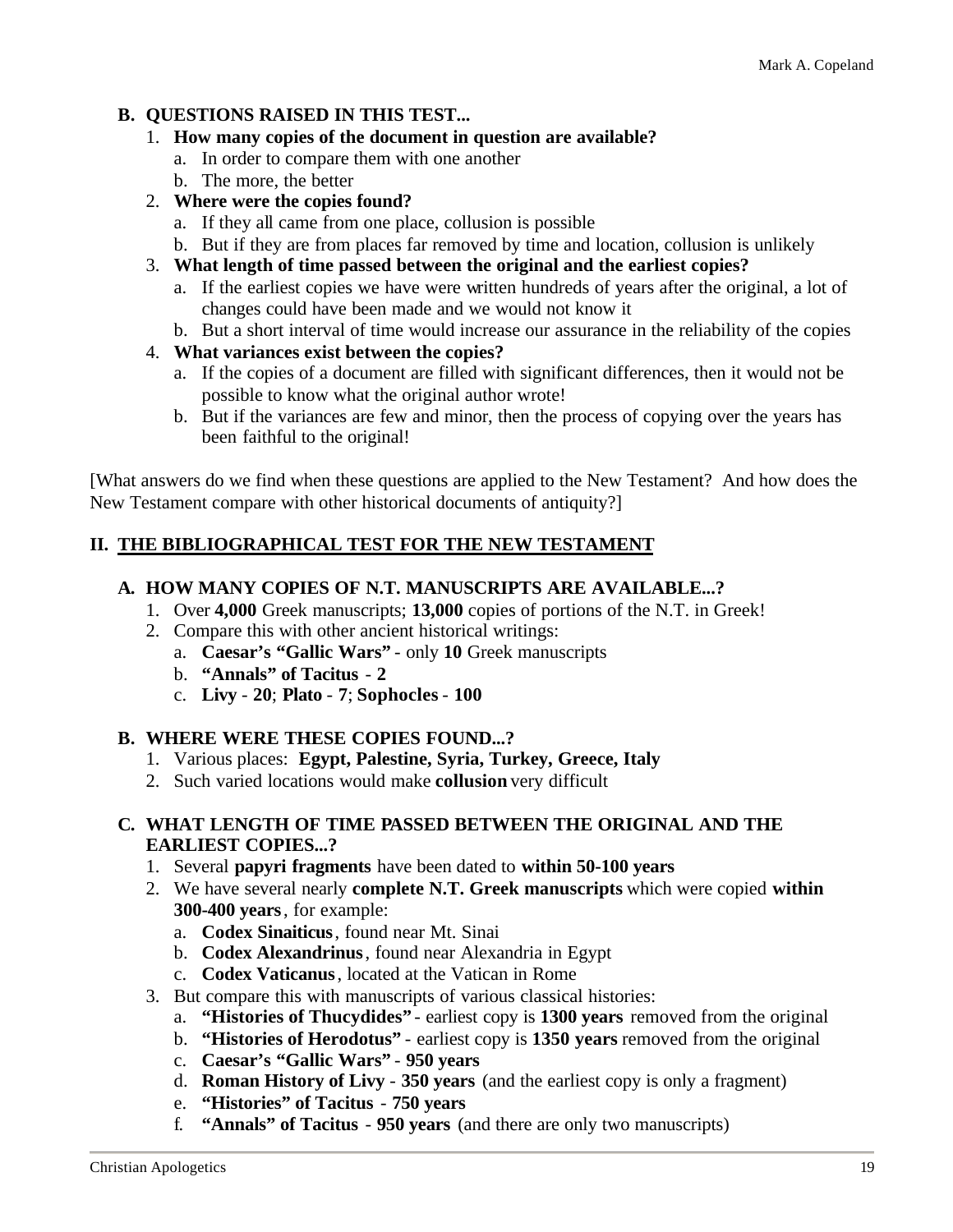#### **D. WHAT VARIANCES EXIST BETWEEN THE COPIES OF THE N.T...?**

- 1. It is true that there are **some variations** between the many thousands of manuscripts
	- a. But **the vast majority are very minor** (spelling, differences in phraseology, etc.; modern translations often note the differences in footnotes)
	- b. Only **1/2 of one percent** is in question (compared to 5 percent for the Iliad)
- 2. Even then, it can be stated: "No fundamental doctrine of the Christian faith rests on a disputed reading...It cannot be too strongly asserted that in substance the text of the Bible is certain: especially is this the case with the New Testament." **- Sir Frederick Kenyon** (authority in the field of New Testament textual criticism)

#### **CONCLUSION**

- 1. In regards to the **bibliographical test** in attesting the manuscript evidence for the N.T.:
	- a. The New Testament not only **passes with flying colors**...
	- b. It **does better than ANY other historical document** come down to us from antiquity!
- 2. "The evidence for our New Testament writings is ever so much greater than the evidence for many writings of classical authors, the authenticity of which no one dreams of questioning. And if the New Testament were a collection of secular writings, their authenticity would generally be as beyond all doubt." **- F. F. Bruce**
- 3. **Josh McDowell** makes some interesting comments:

"After trying to shatter the historicity and validity of the Scripture, I came to the conclusion that they are historically trustworthy. If one discards the Bible as being unreliable, then he must discard almost all literature of antiquity."

"One problem I constantly face is the desire on the part of many to apply one standard or test to secular literature and other to the Bible. One needs to apply the same test, whether the literature under investigation is secular or religious."

"Having done this, I believe one can hold the Scriptures in his hand and say, 'The Bible is trustworthy, and historically reliable.'"

- 4. Why then would anyone question the New Testament record concerning Jesus...?
	- a. It is because reference is made to miracles, such as the resurrection of Jesus from the dead
	- b. In our next study, we shall consider whether it is reasonable to believe that the N.T. is a **lie** when it speaks of such things...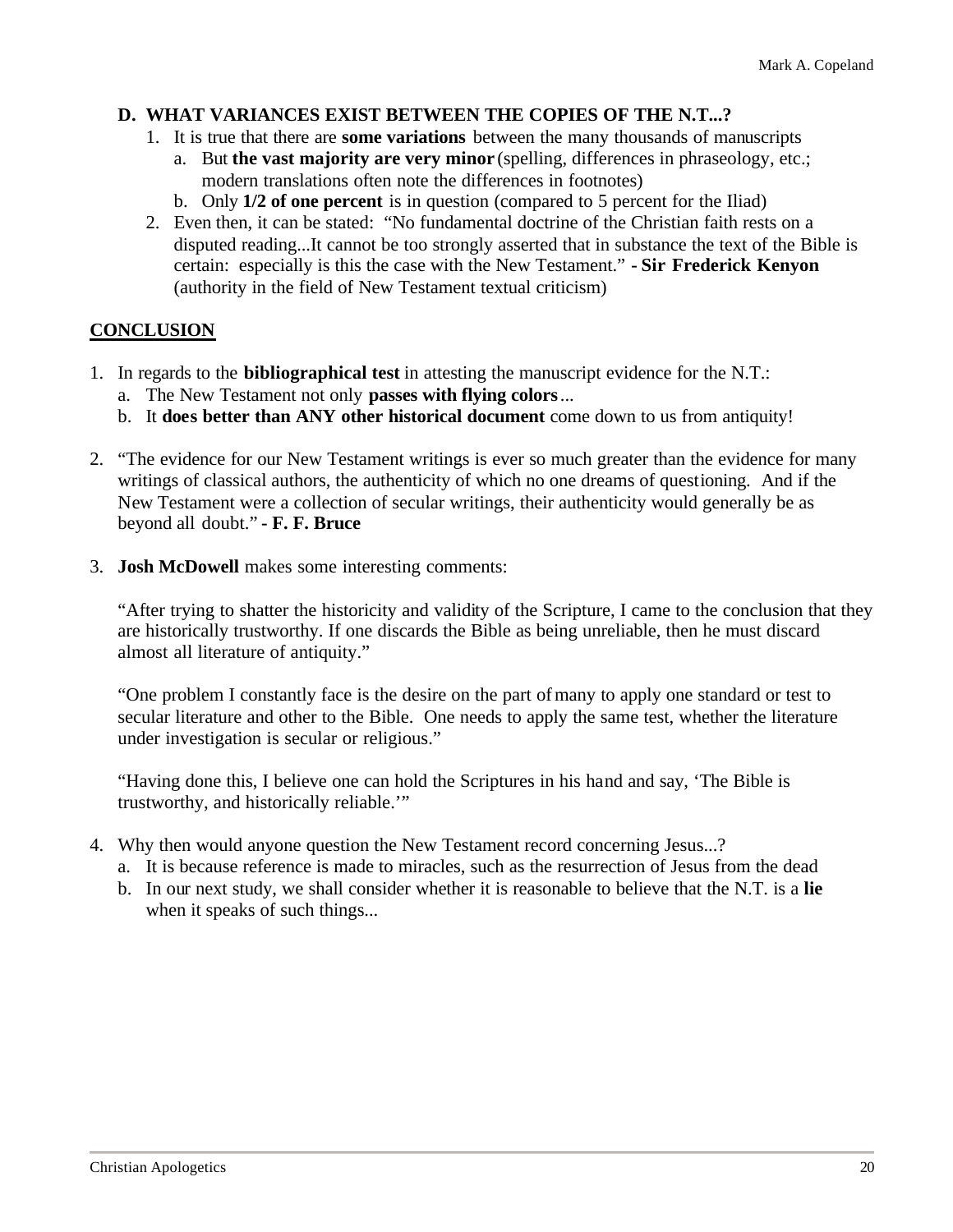### **Christian Apologetics The New Testament: Truth Or Lie?**

#### **INTRODUCTION**

- 1. Up to this point I have tried to demonstrate the following **facts**...
	- a. **Jesus** actually lived
	- b. **The New Testament** has good reasons to be considered as a reliable historical document...
		- 1) It was circulated soon after the events took place
		- 2) Archaeology confirms the New Testament record in every area that can be checked
		- 3) The bibliographical test gives us every reason to believe that what we have today is what was written by the original authors
- 2. But what are we to do with the testimony of the New Testament concerning the miracles of Jesus, and the report of His resurrection from the dead?
	- a. Archaeology cannot confirm or deny the truthfulness of such things
	- b. Each of us must decide whether the New Testament at this point is telling the **truth**, or that a **lie** was carefully orchestrated by the eight writers of the New Testament!
- 3. But are these the only alternatives? That the N.T. is either the truth or is a carefully orchestrated lie?

[Yes! To understand why, consider...]

#### **I. WHY THERE ARE ONLY TWO ALTERNATIVES**

#### **A. THE WRITERS OF THE N.T. LEAVE US NO OTHER ALTERNATIVE...**

- 1. As Paul explained in his letter to the Corinthians, either Jesus rose from the dead, or he and other **"eyewitnesses"** are in fact **"false witnesses"** - **1 Co 15:14-15**
- 2. Peter, also, states that either the events (like the transfiguration) occurred as described by the "eyewitnesses", or they are "cunningly devised fables"! - **2 Pe 1:16-18**

#### **B. WE CANNOT SAY THEY MIGHT HAVE BEEN SINCERELY DECEIVED...**

- 1. Especially in reference to the resurrection of Jesus
	- a. They claim they ate and drank with Him afterwards **Ac 10:39-41**
	- b. They claim they saw and touched Him **1 Jn 1:1-4**
- 2. They leave us **no room** for saying they were but **mistaken** or **deceived**!
	- a. Some skeptics have tried to offer this as an alternative
	- b. That perhaps in their grief and loss over the crucifixion of Jesus they "hallucinated" or saw grief-inspired "visions" of Jesus
	- c. But hallucinations and visions are highly individualistic experiences
		- 1) One person might see the hallucination or vision
		- 2) But several or many people don't see the same vision at the same time!
	- d. As outlined in the gospels and also **1 Co 15:4-8**, the resurrection appearances of Jesus were often witnessed by many at the same time (over 500 on one occasion!)

[So they leave us no choice; either the New Testament is a **Book Of Truth,** or it is a **Book of Lies.** Which is more logical, more rational, to believe? To help us decide, consider...]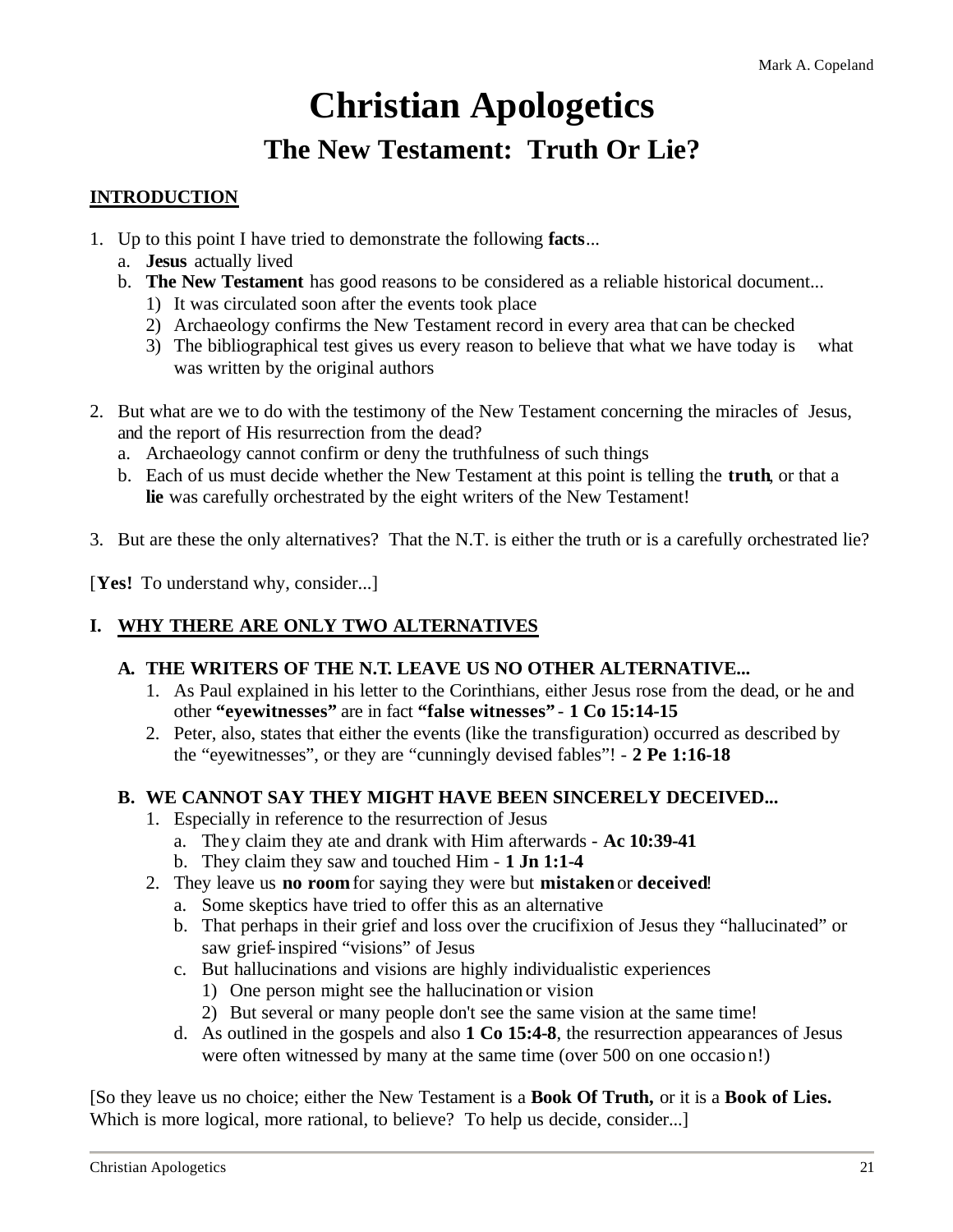#### **II. THE IMPLICATIONS IF THE NEW TESTAMENT IS NOT TRUE**

#### **A. THE N.T. IS A CAREFULLY ORCHESTRATED LIE...**

- 1. We have seen the great accuracy they used in describing events, places, and people (as confirmed by archaeology) - **Lk 2:1-5**
- 2. If the record of miracles and the resurrection is false, then they very carefully and purposefully intertwined fact and fiction with the intention to deceive!
- -- **Is it reasonable to believe that?**

#### **B. THE AUTHORS SUFFERED EXTREME HARDSHIP FOR WHAT THEY KNEW WAS A LIE...**

- 1. Many people will lie if they can get something out of it (such as money, power)
- 2. But what did the apostles get out of it? cf. **1 Co 4:9-13**
- 3. What did Paul get for holding to his testimony? cf. **2 Co 11:24-29**
- 4. How do we know they really suffered this hardship?
	- a. The fact that the letters of the New Testament were even saved!
	- b. For example, consider the letters  $1 \& 2$  Corinthians...
		- 1) These letters are filled with rebuke of the Corinthians
		- 2) The Corinthians would have every reason not to save these letters which exposed their faults
		- 3) The Corinthians had first hand knowledge as to whether the apostles and Paul really suffered the hardship spoken of in their letters
		- 4) If they knew the accounts of such hardship to be false, they would have quickly destroyed these letters written by a liar who embarrassingly wrote about their problems!
- 5. So especially the author of half the books of the New Testament (Paul) suffered extreme hardship for a lie, if the New Testament is not true
- -- **Is it logical to believe that?**

#### **C. THE AUTHORS WHO WERE MARTYRED KNEW THEY WERE DYING FOR A LIE...**

- 1. History and tradition record that:
	- a. **James** was stoned to death
	- b. **Paul** was beheaded
	- c. **Peter** was crucified
	- d. **All** the apostles (save John) were martyred
- 2. If the N.T. is a lie, they went to their deaths **knowing** they were dying for a lie!
- -- **Is it rational to believe that?**

#### **D. IN SUFFERING AND DYING FOR A LIE, THEY WENT AGAINST EVERYTHING JESUS AND THEY THEMSELVES TAUGHT...!**

- 1. "But let your 'yes' be 'yes', and your 'no' be 'no'." Jesus (**Mt 5:37**)
- 2. "Therefore, putting away lying, each one speak truth with his neighbor..." Paul (**Ep 4:25**)
- 3. "Therefore, laying aside all malice, all guile, hypocrisy, envy, and all evil speaking" Peter (**1 Pe 2:1**)
- -- **Does it make sense to believe that?**

#### **E. IN FACT, THE BOOK WITH THE WORLD'S HIGHEST STANDARD AND**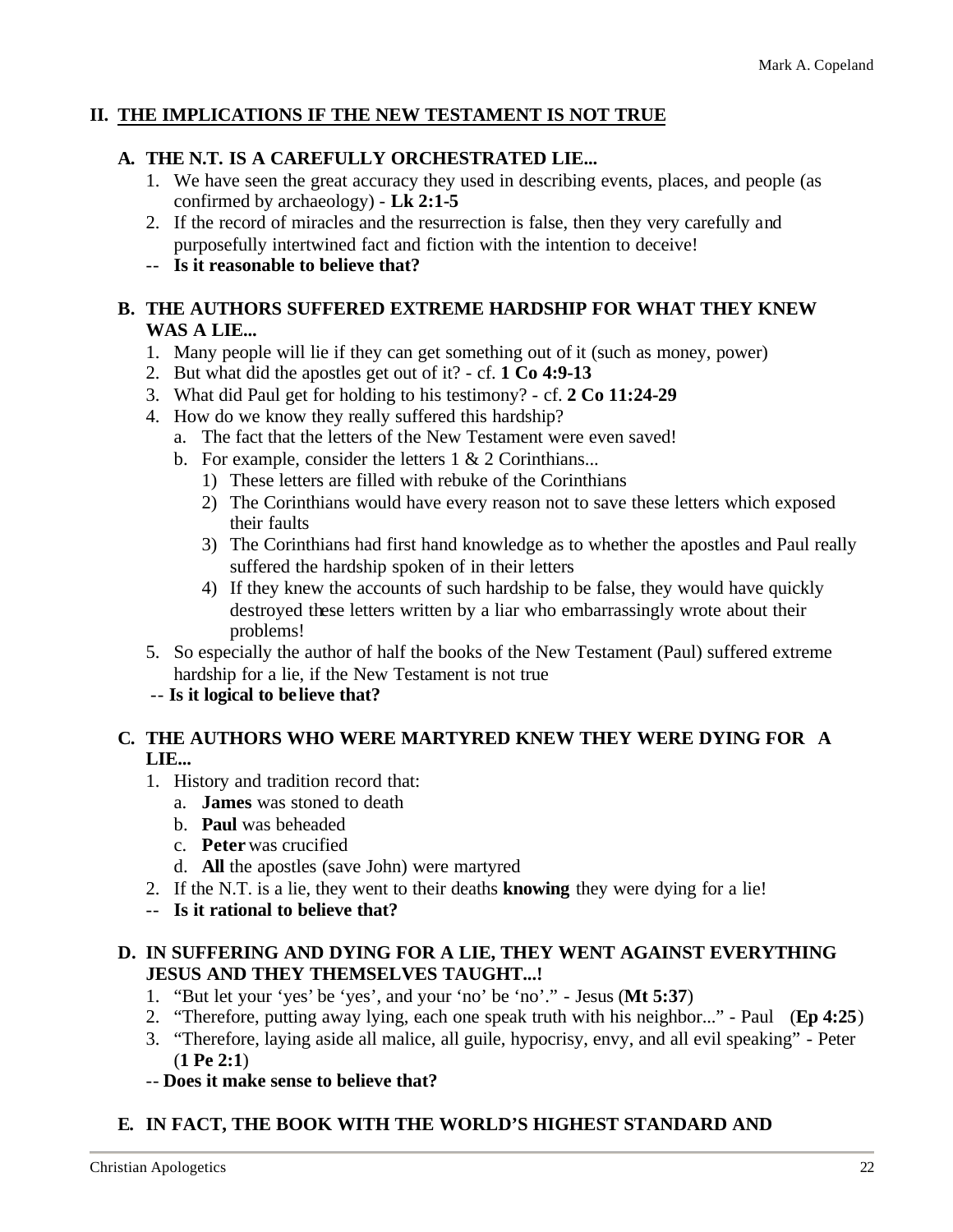#### **LOFTIEST GOALS WAS COMPOSED BY LIARS, FRAUDS, AND DECEIVERS...**

- 1. What book presents a higher standard of love and morality than the New Testament?
- 2. For example, Jesus' "Sermon On The Mount" (**Mt 5-7**) and Paul's "Discourse On Love" (**1 Co 13**)
- -- **Can you believe it?**

#### **CONCLUSION**

- 1. This is what you **must** believe if you do not believe the New Testament when it speaks of the miracles and resurrection of Jesus Christ...
	- a. It is a carefully orchestrated lie!
	- b. The authors suffered extreme hardship for what they **knew** was a lie!
	- c. Those authors who were martyred **knew** they were dying for a lie!
	- d. In suffering and dying for a lie, they went against everything Jesus and they themselves taught!
	- e. And somehow, these liars, frauds, and deceivers came up with a book containing the world's highest standard morality and loftiest goals!
- 2. I am convinced that those who do not believe the New Testament are those who:
	- a. Have never read the New Testament carefully
	- b. Are not aware of the evidence which supports it as a historical document
	- c. Have not considered the logical implications of simply regarding it as a mixture of fact and fiction!
- 3. But to those who will read it, I believe that they will find...
	- a. That it has **the ring of truth** to it
	- b. That it will produce the faith necessary to believe in Jesus (cf. **Ro 10:17**), and through such faith find eternal life (cf. **Jn 20:30-31**)!
- 4. There is a saying: **"You can lead a horse to water, but you can't make him drink."**
	- a. What I have tried to do is remove any obstacles that might hinder anyone from drinking of "the water of life" (i.e., the New Testament)
	- b. But no one can present enough evidence to force someone to read the New Testament if they are determined not to!

Have you read the New Testament? Even more important, have you **obeyed** the New Testament?